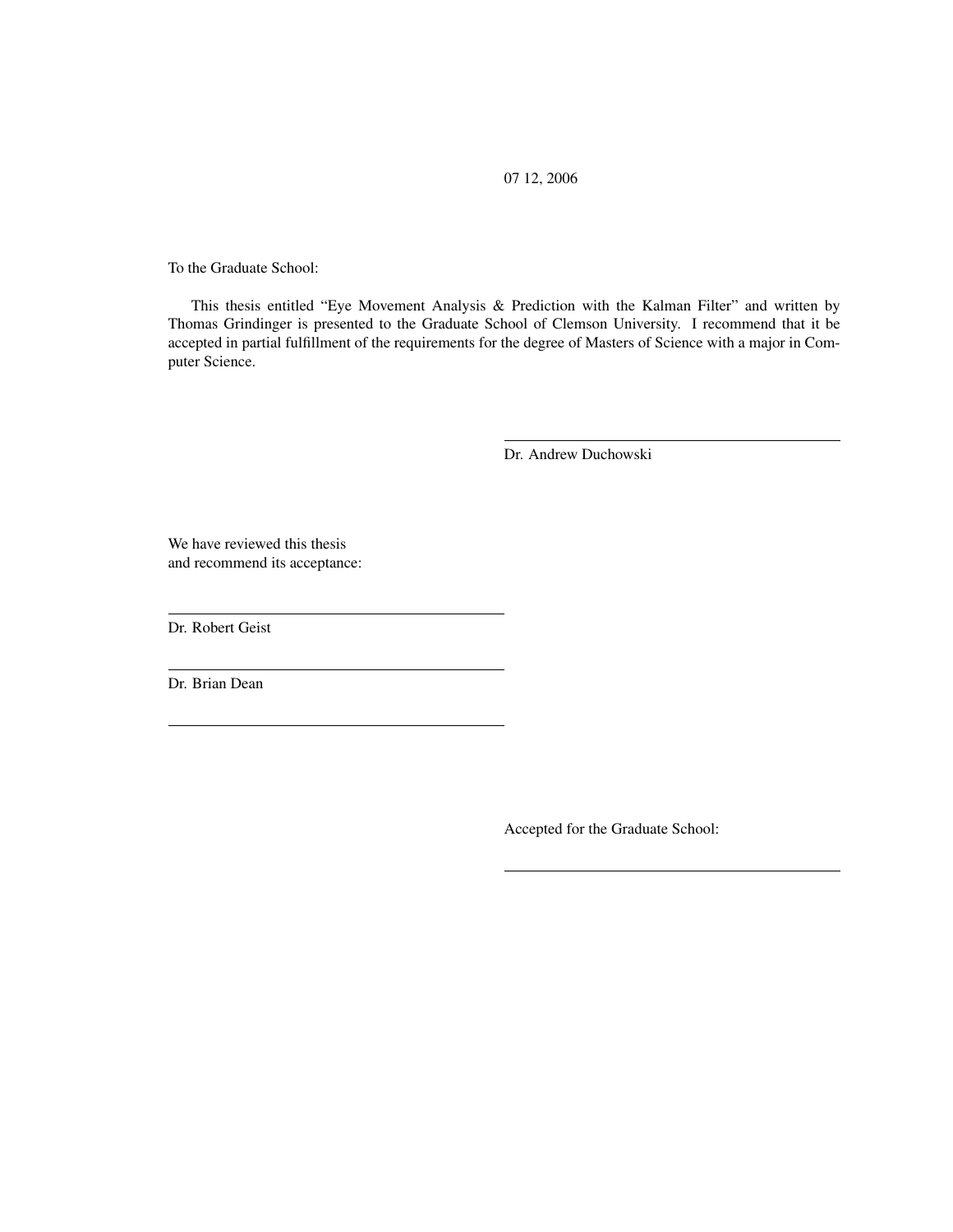#### EYE MOVEMENT ANALYSIS & PREDICTION

#### WITH THE KALMAN FILTER

A Thesis

Presented to

the Graduate School of

Clemson University

In Partial Fulfillment

of the Requirements for the Degree

Masters of Science

Computer Science

by

Thomas Grindinger

07 12, 2006

Advisor: Dr. Andrew Duchowski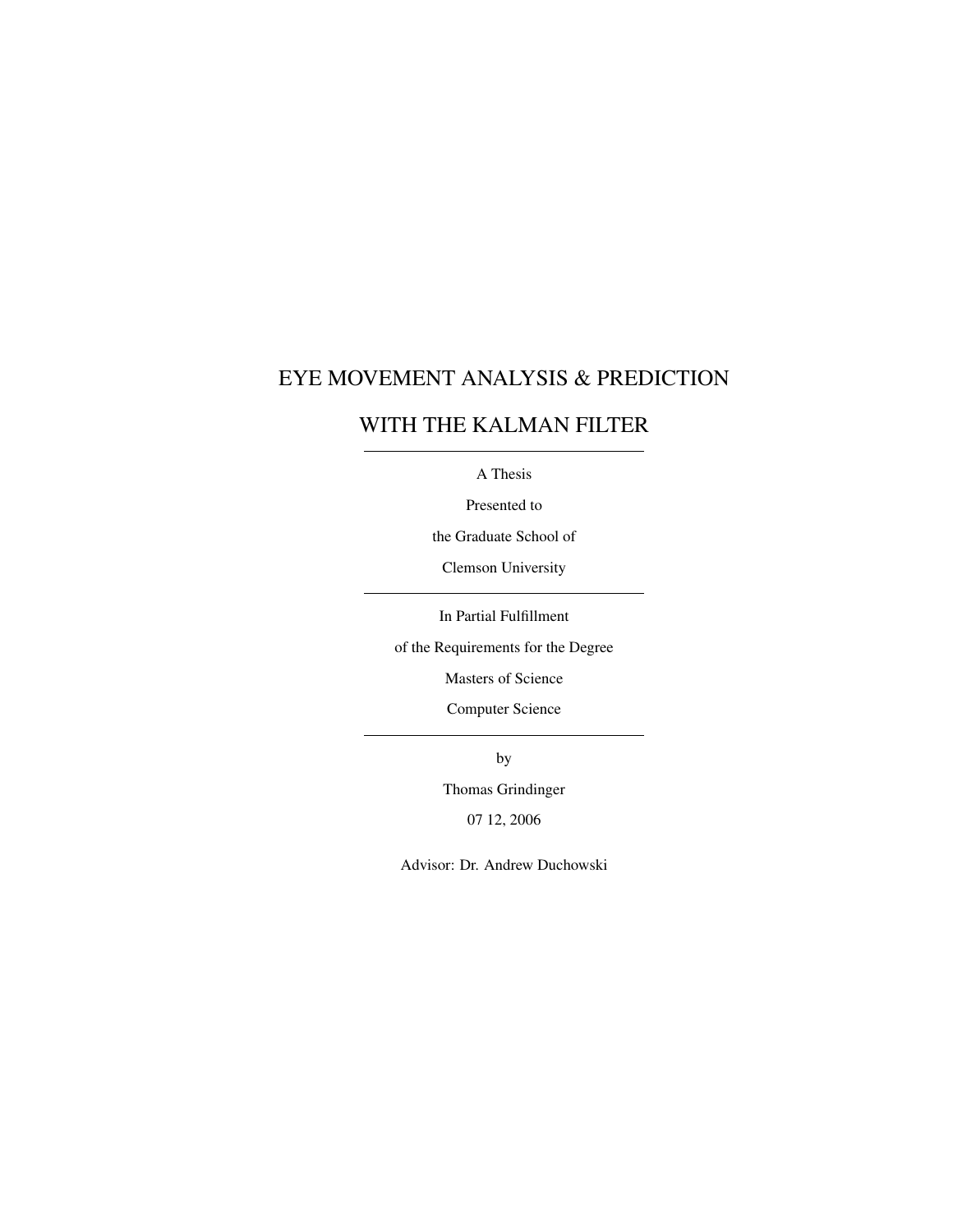### Abstract

<span id="page-2-0"></span>Eye movement analysis is a fundamental component of eye tracking research, especially in real-time environments. Prediction of eye movements is particularly desirable for the amelioration of sensor lag. Previous analysis approaches concentrated on binary classification of eye movements into saccades and non-saccades. Although effective and fairly simple, this approach confuses the classification of smooth pursuit and fixations by lumping them into the non-saccadic category. This thesis derives a model of simulated eye movements suitable for analysis with the Kalman filter. The resulting simulation classifies real-time mouse movement into the three distinct categories of saccades, fixations, and smooth pursuits. The Kalman filter's inherent prediction/correction framework allows for first order movement prediction that can be exploited to reduce sensor lag. The simulation allows inspection of the Kalman filter's predictive accuracy through comparison of the predicted and observed signal.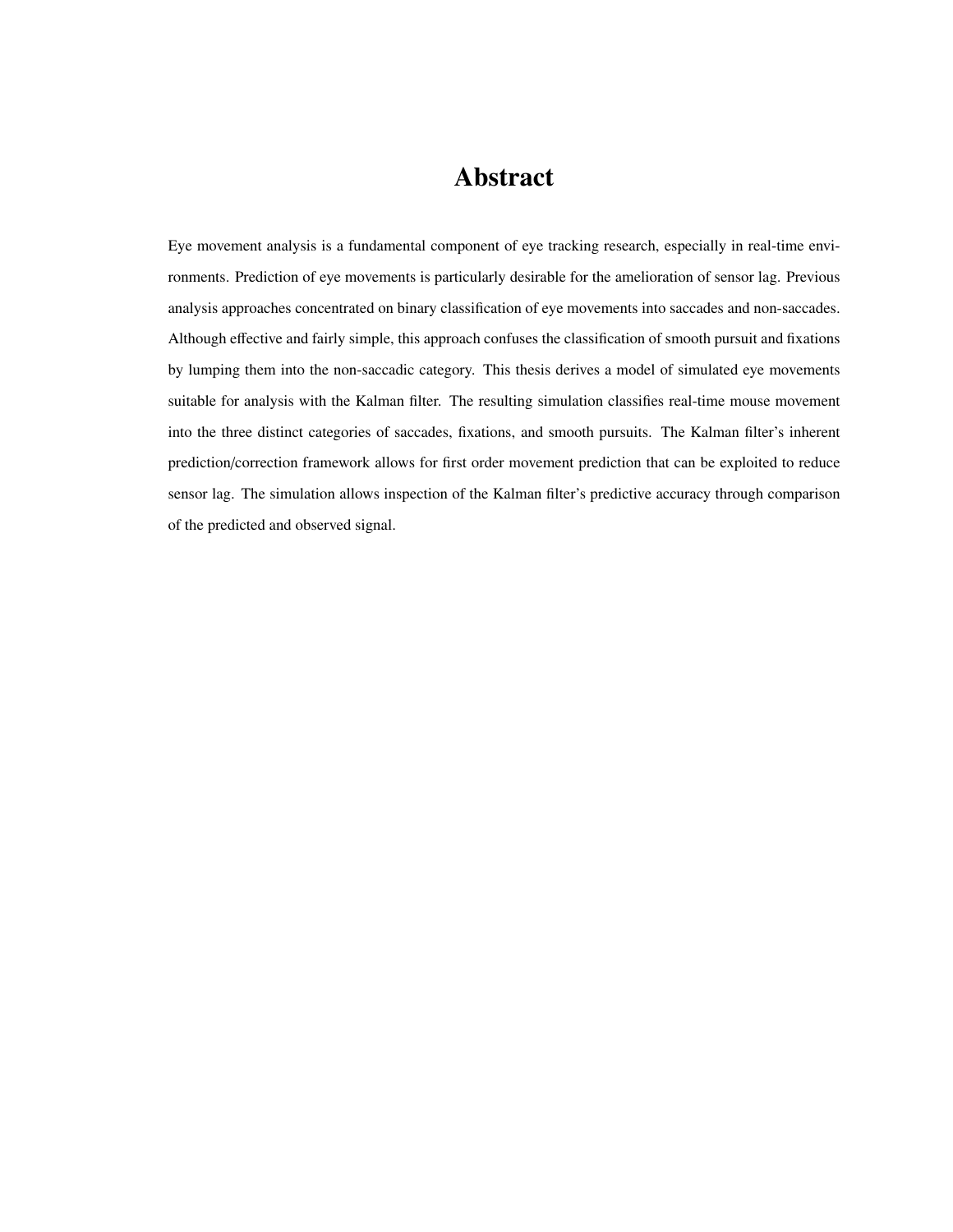## Acknowledgements

<span id="page-3-0"></span>I would like to thank the graduate Computer Science department at Clemson University for providing me with the many opportunities to learn and do research with their very knowledgeable and helpful staff. I would like to specifically thank Dr. Duchowski, who provided very helpful and meaningful direction on this project. Without his help, this paper could not have come together, much less be as polished and detailed as it is now. I would also like to thank Dr. Geist and Dr. Dean for serving on my committee. These two, specifically, have been among the most influential professors that I have had, contributing greatly to my development as a computer scientist. My graduate student peers are also deserving of acknowledgement, for their support, interest, and friendship. I would especially like to thank my family for their support and encouragement throughout my entire academic career, from my first year in undergraduate as a Mechanical Engineer, up through my graduation as a Computer Scientist and subsequent introduction into the graduate department at Clemson University. I couldn't have made it this far without you.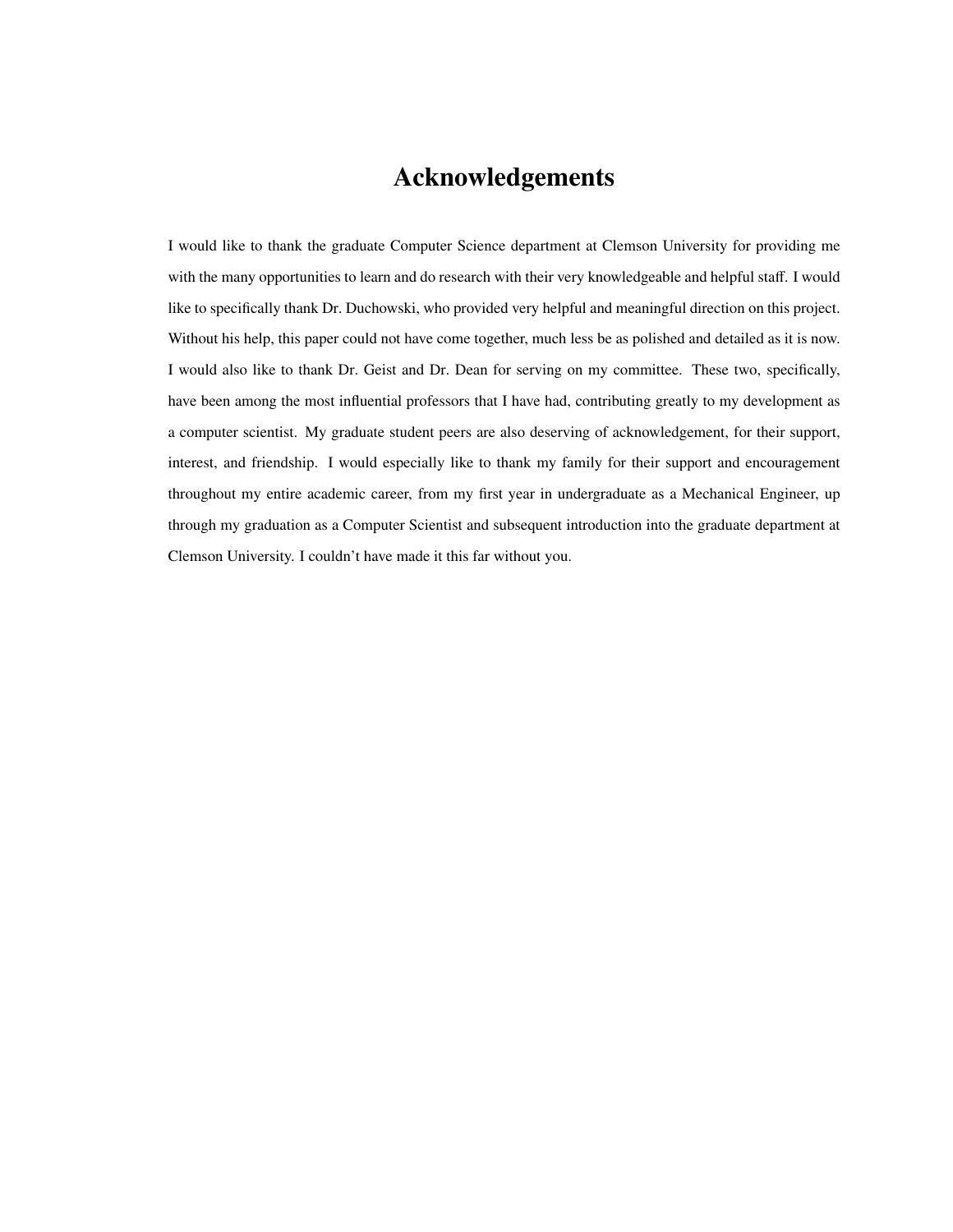# **Table of Contents**

<span id="page-4-0"></span>

| Table of Contents (a) and a series of the content of the content of the content of the content of the content of the content of the content of the content of the content of the content of the content of the content of the |  |
|-------------------------------------------------------------------------------------------------------------------------------------------------------------------------------------------------------------------------------|--|
|                                                                                                                                                                                                                               |  |
|                                                                                                                                                                                                                               |  |
|                                                                                                                                                                                                                               |  |
|                                                                                                                                                                                                                               |  |
|                                                                                                                                                                                                                               |  |
|                                                                                                                                                                                                                               |  |
|                                                                                                                                                                                                                               |  |
|                                                                                                                                                                                                                               |  |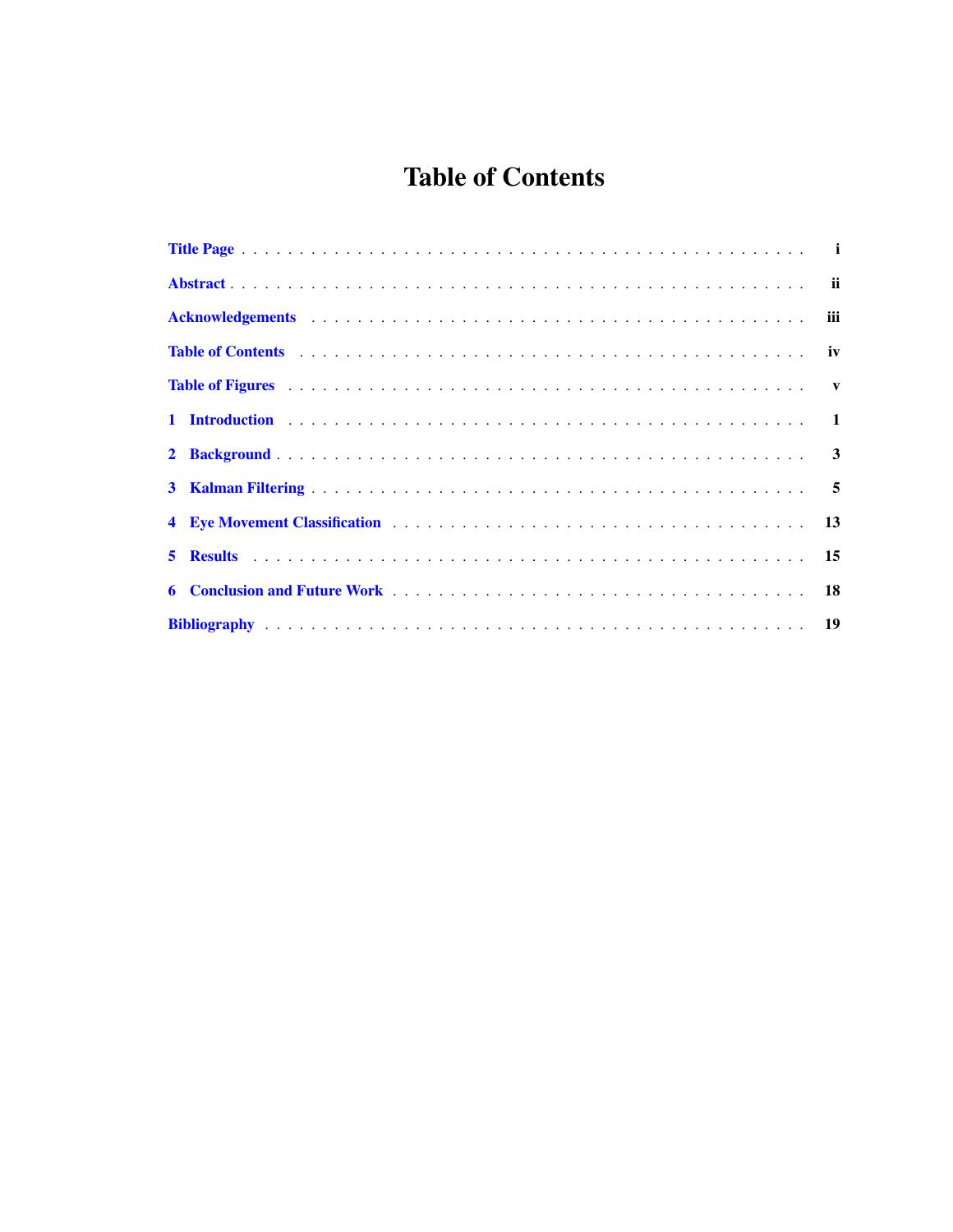# Table of Figures

<span id="page-5-0"></span>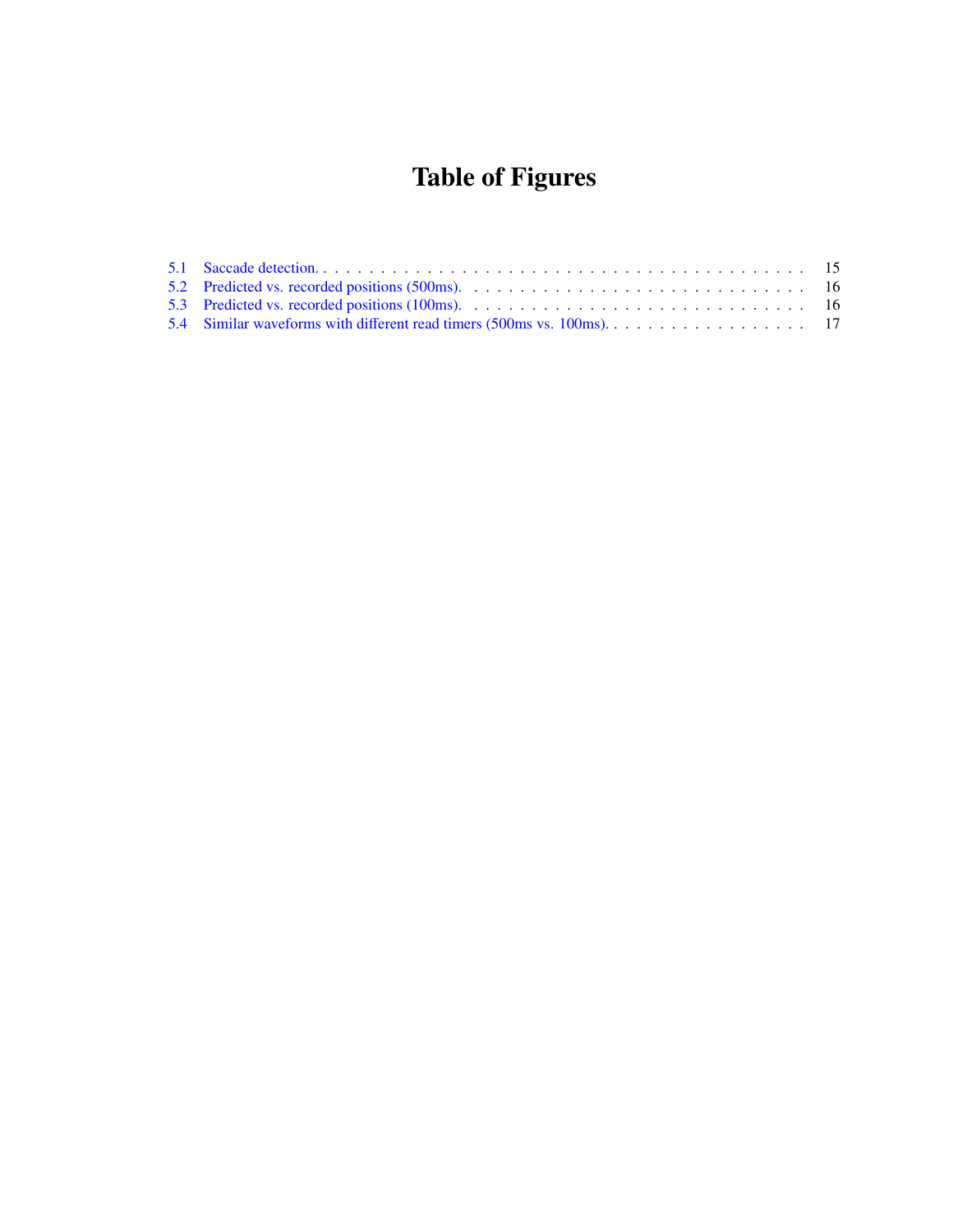#### <span id="page-6-0"></span>Introduction

While gaining acceptance in the Human-Computer Interaction community and elsewhere, eye trackers generally lack the inherent capability of providing meaningful real-time data beyond instantaneous gaze point coordinates augmented by a time stamp,  $(x, y, t)$ . As such, raw data does not adequately convey the user's cognitive state or intended action (e.g., selection of a user interface item by dwell time [\[Jacob 1990\]](#page-24-1)). What is required is categorization of the real-time signal into one of three classes of eye movements: fixations, saccades, and smooth pursuits. Saccades are rapid eye movements used in repositioning the fovea to a new location in the visual environment. Pursuit movements are involved when visually tracking a moving target. Depending on the range of target motion, the eyes are capable of matching the target's velocity. Fixations are eye movements which stabilize the retina over a stationary object of interest, and are characterized by miniature eye movements: tremor, drift, and microsaccades. The miniature eye movements that characterize fixations may be considered noise present in the control system (possibly distinct from the smooth pursuit circuit) attempting to hold gaze steady.

Beyond eye movement classification, it is desirable to predict the future gaze position of a noise-reduced (smoothed) signal. Smoothing is needed to overcome the eye tracker's limited accuracy (generally 0.5-1◦ visual angle), and prediction is needed to overcome the tracker's sampling lag (5-33 milliseconds @ 200- 30 Hz frame rate, respectively). The latter is particularly relevant for distributed systems where real-time gaze data needs to be communicated over the network (e.g., depicting shared gaze in a Collaborative Virtual Environment, or CVE [\[Duchowski et al. 2004\]](#page-24-2)).

This thesis proposes the use of the Kalman filter as a suitable signal analysis framework that can simultaneously classify the eye movement signal as well as predict future gaze position. Additionally, by numerically interpolating gaze position, the Kalman is expected to provide a more fluid interaction between the eye tracker and the user.

In Chapter [2,](#page-8-0) previous eye movement analysis techniques are reviewed. Although various eye movement signal analysis techniques have been developed, including the Kalman, a complete account of the filter's capability for ternary classification and prediction seems to be missing from the literature. Initialization, a key component of Kalman filtering, is also not well documented, particularly in the specific domain of eye movement analysis. In Chapter [3,](#page-10-0) the complete signal modeling and initialization framework is provided.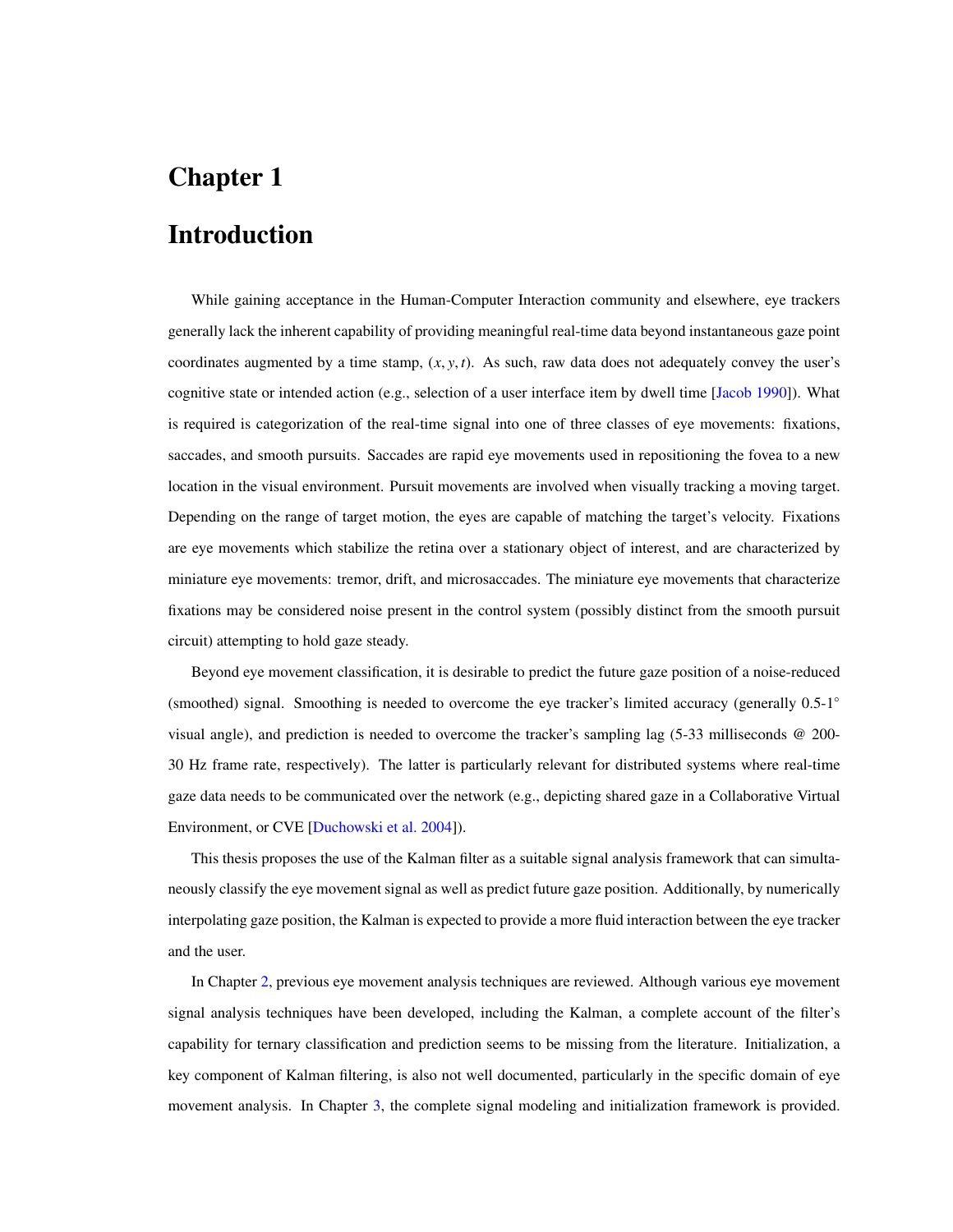Classification parameters can be found in Chapter [4.](#page-18-0) Chapter [5](#page-20-0) presents results of a mouse-driven real-time simulation of eye movements, where real-time mouse motions are analyzed in place of gaze data. Chapter [6](#page-23-0) offers concluding remarks and notes for future work.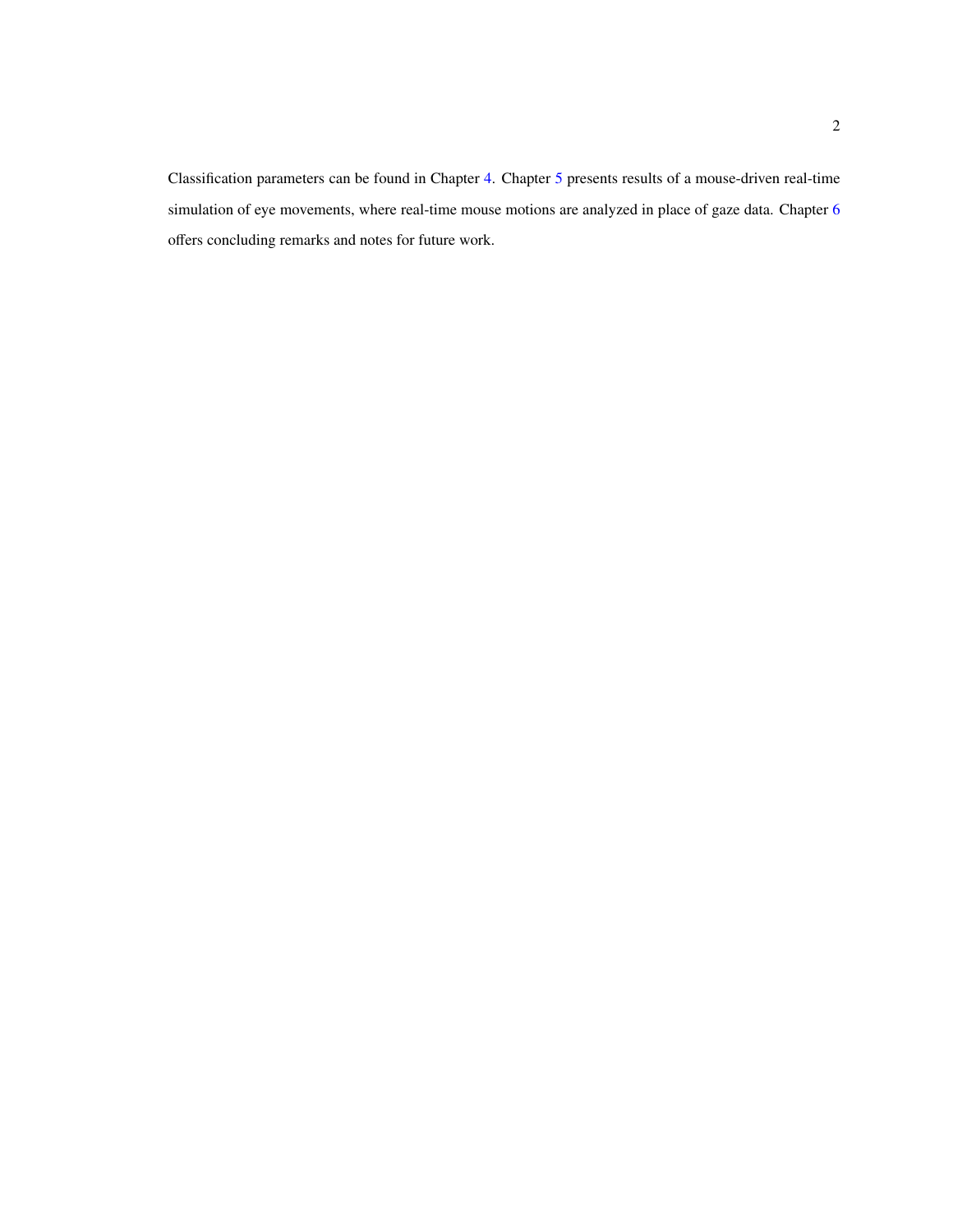#### <span id="page-8-0"></span>Background

Fixations may be the most important form of eye movement for the design of interactive systems since most of the information gathered visually by the user occurs during these periods of relative retinal stability. Due to saccadic suppression, humans are effectively blind during saccades. However, from a signal analysis point of view, saccades are the easiest to detect. Since saccades abruptly relocate gaze position, the saccadic signal profile resembles an edge, and hence can be fairly easily distinguished, at least offline. From a signal modeling point of view, saccades are eye movements of fast, non-constant velocity of short duration. Conversely, fixations can be modeled by constant, zero velocity eye movements. In between these two extremes lie smooth pursuits, which can be modeled as constant non-zero velocity movements.

Simultaneously considering the importance of fixations and the ease of saccade detection, two approaches have generally been used to analyze eye movements [\[Anliker 1976\]](#page-24-3). First, *position-variance* approaches keep track of eye movement position over a given temporal window. The criterion for fixation detection is proximity of a cluster of  $(x, y, t)$  points to recent mean coordinates, within some tolerance, usually variance. Position-variance schemes therefore attempt to define and detect fixations directly. Second, *velocity-based* approaches tend to perform fixation detection indirectly by detecting saccades. Velocity-based approaches strive to detect eye movement velocity over a given threshold. Then, signal intervals above threshold, considered to be part of a saccade, are then ignored, or filtered out, with the remnants assumed to represent fixations. For example, [Duchowski et al. \[2002\]](#page-24-4) described the use of both velocity- and acceleration-based filters for saccade detection.

While both position-variance and velocity-based schemes have been successfully employed in the past, neither approach attempts to classify smooth pursuits. Pursuit movements are generally considered to be contained within the fixation signal. It is possible to combine these methods either by checking the two threshold detector outputs (e.g., for agreement) or by deriving the state-probability estimates, as has been proposed by the use of Hidden Markov Models [\[Salvucci and Goldberg 2000\]](#page-24-5).

Considered as either saccade or fixation "pickers" [\[Karn 2000\]](#page-24-6), previous eye movement analysis approaches lack two critical components: classification of smooth pursuits as well as saccades and fixations, and prediction of future gaze position. What is needed is a unified framework that provides ternary classification of eye movements into saccades, fixations, and smooth pursuits, while simultaneously maintaining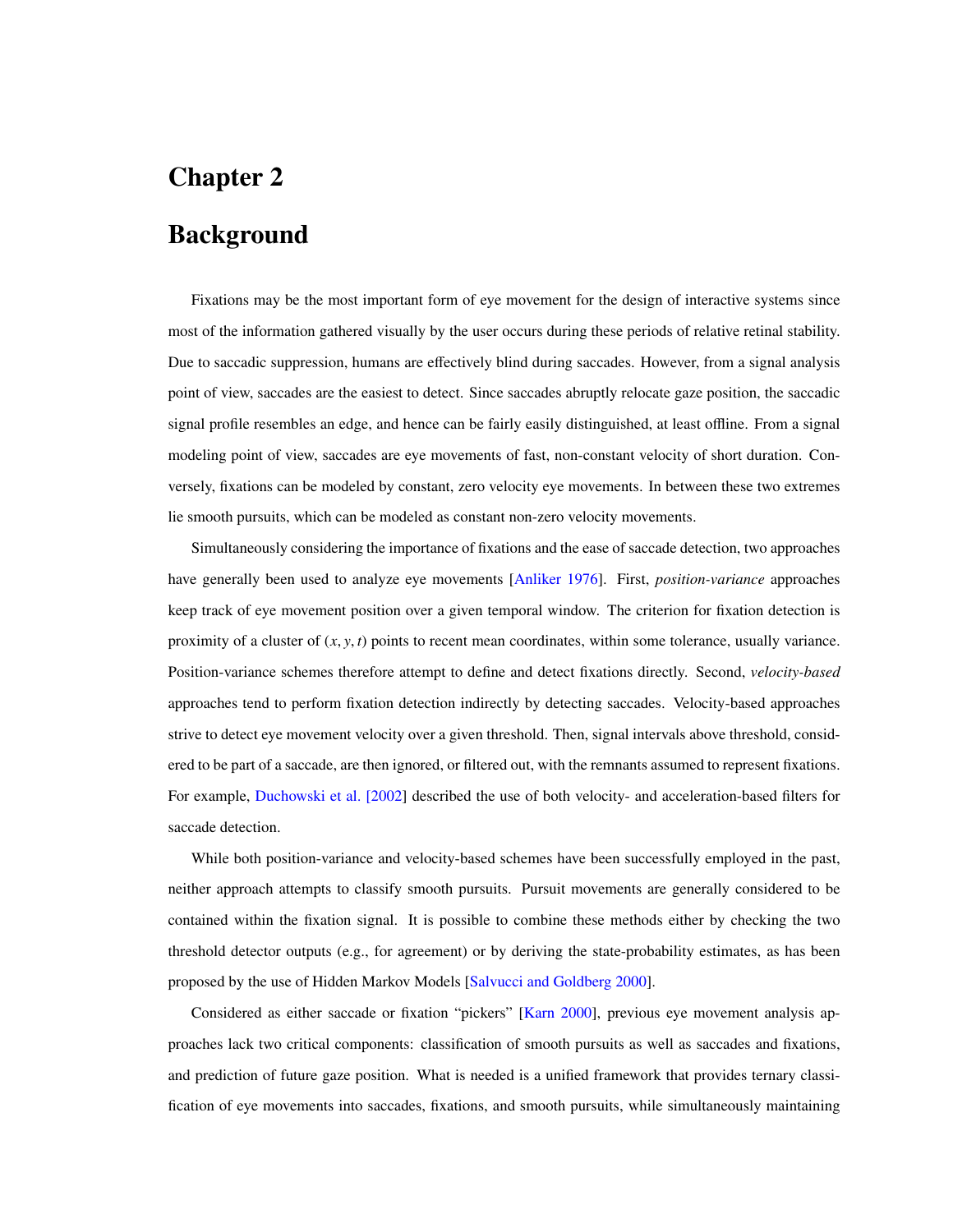sufficient information for prediction. Prediction can be linear in the signal velocity sense, e.g., dead reckoning, but should be available at little or no extra cost within the framework.

[Anliker \[1976\]](#page-24-3) described a saccade and fixation classification algorithm that also provided prediction. This prediction allowed the eye tracking application to estimate the final destination of a saccade when the system detected its peak velocity (the saccade in mid-stream). Although intuitive, this requires additional processing beyond initial saccade and fixation classification, thereby potentially offsetting any reduction in sensor lag. To reduce perceived latency, saccade prediction is not as desirable as smooth pursuit prediction.

The Kalman filter is a statistical framework that enables the prediction of a signal, given its prior history. It consists of two basic pieces, the predictor and the corrector. Once the Kalman filter has been initialized, the prediction component may be used to predict eye movement position at any time in the future. The prediction error is of course expected to degrade the farther in time the prediction is made, i.e., short-term prediction will be more accurate than long-term prediction. To correct predictive error, the Kalman uses its corrector component. This component is evaluated at intervals when the given signal (eye movements) is sampled, i.e., when the next measurement is available. Actual signal measurements (or observations) tend to align the filter's prediction with the observation.

[Sauter et al. \[1991\]](#page-24-7) were possibly the first to use the Kalman filter for eye movement classification. In their implementation, the filter's innovation served as a detector of saccades. Modeling eye movement position in constant motion, whenever the Kalman innovation exceeded a threshold signaled a saccade. Everything else was considered a smooth pursuit. Unfortunately, [Sauter et al.](#page-24-7) do not describe the initialization and calculations of their Kalman filter implementation. They do not explicitly identify fixations.

To gain an appreciation for the importance of Kalman filter initialization, [Kohler'](#page-24-8)s [\[1997\]](#page-24-8) work is of particular relevance, although it is specific to tracking gross human (arm) motion in the context of computer vision. However, [Kohler'](#page-24-8)s report provides a foundation upon which any human movement can be tracked given an appropriate set of covariance matrices and interpolation formulae.

Finally, in a more recent attempt at detecting smooth pursuits, [Abd-Almageed et al. \[2002\]](#page-24-9) used a Kalman filter to reduce the noise inherent in eye trackers during smooth pursuits. Their process is similar to the one presented here, although [Abd-Almageed et al.](#page-24-9) do not classify eye data into the three basic types.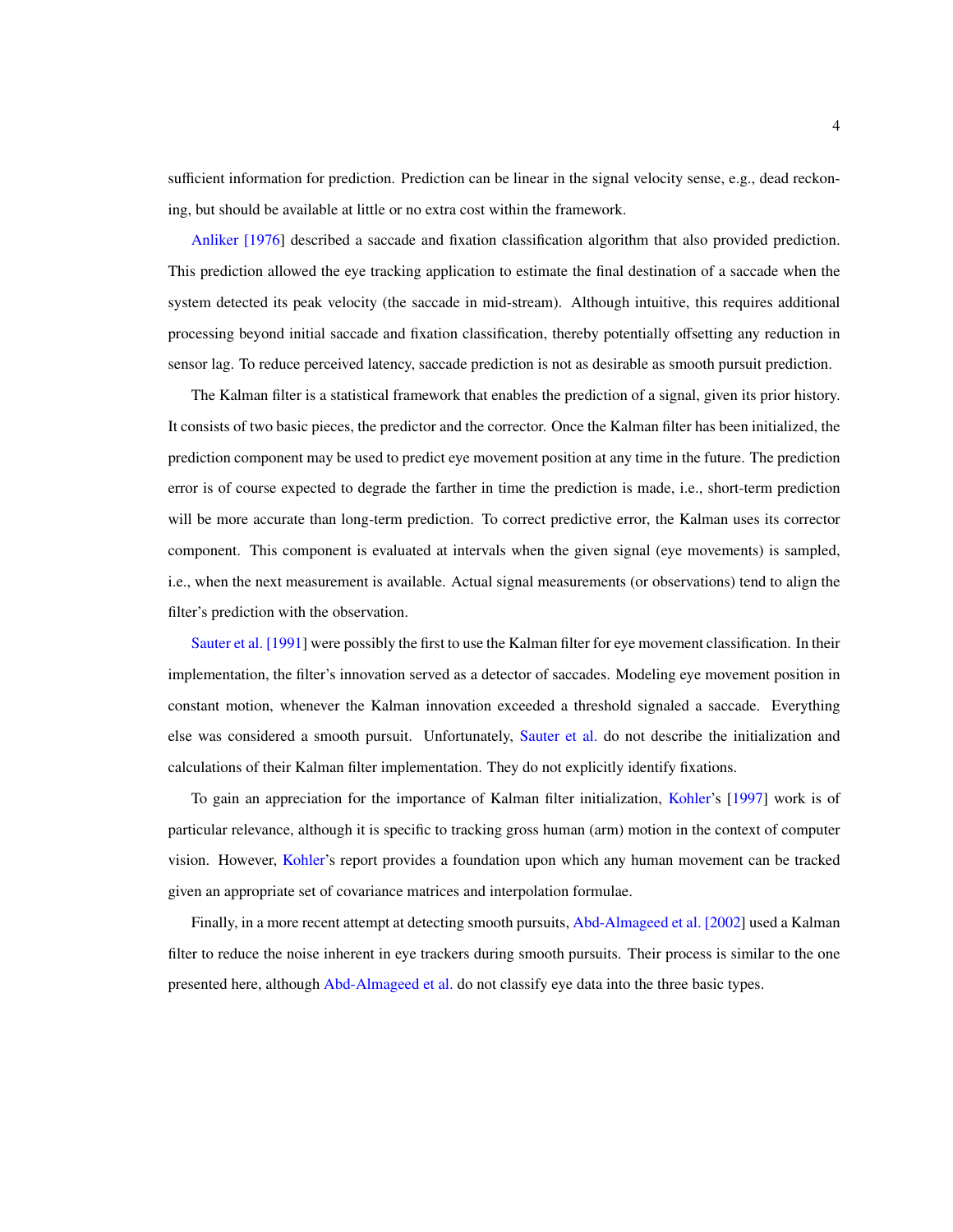## <span id="page-10-0"></span>Kalman Filtering

To ameliorate eye tracking sensor lag, first-order velocity-based prediction can be invoked (dead reckoning). Concomitantly, the signal can be classified by its velocity profile into the three primary states: fixation, saccade, and smooth pursuit. To do so within a unified framework, [Kohler'](#page-24-8)s [\[1997\]](#page-24-8) derivation of the discrete Kalman filter for human interactive motion tracking is adapted to model eye movements.

The Kalman filter provides a recursive statistical framework for estimation and prediction of the state of a process, given a mathematical model of that process. In the case of eye movements, this framework provides the ability to both predict future gaze position, given knowledge of the state of the eye movement signal, as well as to smooth the signal by attenuating noise in the form of measurement and estimation error.

The Kalman estimates the process state by minimizing the mean of the squared estimate error  $\mathbf{x}_k - \hat{\mathbf{x}}_k$ , where  $x_k$  denotes the (unknown, ideal) process state vector (at iteration  $k$ , see below), and  $\hat{x}_k$  is the state estimate [\[Welch and Bishop 2004\]](#page-24-10). To do so, the goal of the Kalman filter is to minimize the estimate error covariance,

<span id="page-10-2"></span>
$$
\mathbf{P}_k = E[(\mathbf{x}_k - \hat{\mathbf{x}}_k)(\mathbf{x}_k - \hat{\mathbf{x}}_k)^T].
$$
\n(3.1)

The *a posteriori* state estimate  $\hat{\mathbf{x}}_k$  reflects the mean of the state distribution, i.e.,  $E[\mathbf{x}_k] = \hat{\mathbf{x}}_k$ , and is computed as a linear combination of an *a priori* estimate  $\hat{\mathbf{x}}_k^-$  and a weighted difference between an actual measurement  $z_k$  and a measurement prediction  $\mathbf{H} \cdot \hat{\mathbf{x}}_k^-$ :

<span id="page-10-1"></span>
$$
\hat{\mathbf{x}}_k = \hat{\mathbf{x}}_k^- + \mathbf{K}_k (\mathbf{z}_k - \mathbf{H}_k \cdot \hat{\mathbf{x}}_k^-). \tag{3.2}
$$

The difference  $(\mathbf{z}_k - \mathbf{H}_k \cdot \hat{\mathbf{x}}_k^-)$  is called the measurement *innovation*, or the *residual*, and reflects the discrepancy between predicted measurement  $\mathbf{H} \cdot \hat{\mathbf{x}}_k^-$  and actual measurement  $\mathbf{z}_k$ . A residual of zero means the two are in complete agreement. Minimization of the *a posteriori* error covariance  $P_k$  is accomplished through appropriate computation of  $K_k$ , the Kalman gain—a matrix that stipulates a blending factor between the *a priori* state estimate and the residual.

The calculation of the Kalman gain  $\mathbf{K}_k$  is accomplished by substituting [\(3.2\)](#page-10-1) into [\(3.1\)](#page-10-2), performing the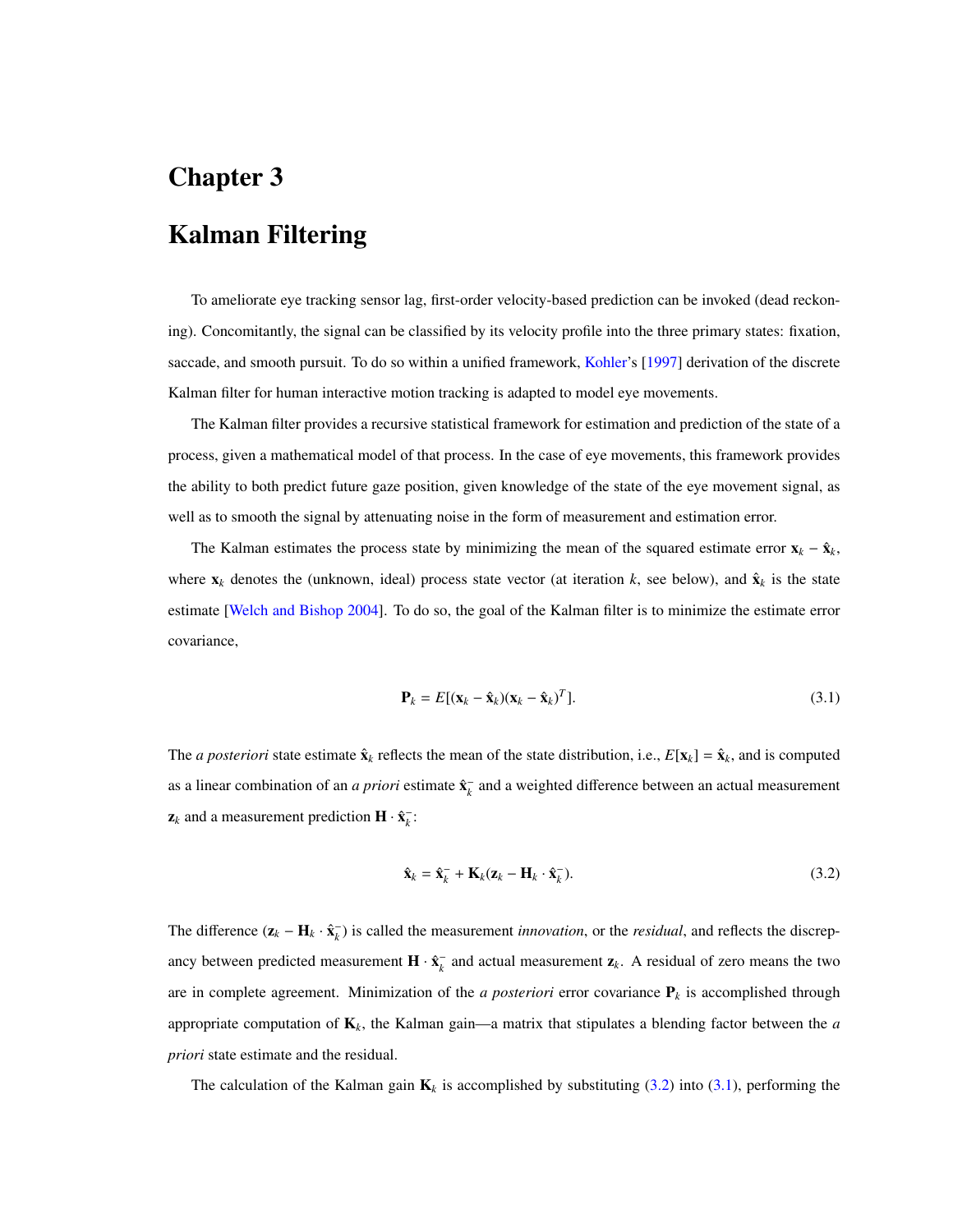indicated expectations, taking the derivative of the trace of the result with respect to K*k*, setting the result equal to zero, and solving for  $\mathbf{K}_k$ . One form of the resulting gain matrix that minimizes [\(3.1\)](#page-10-2) is:

$$
\mathbf{K}_k = \mathbf{P}_k^- \mathbf{H}_k^T (\mathbf{H}_k \mathbf{P}_k^- \mathbf{H}_k^T + \mathbf{R}_k)^{-1}
$$

where  $\mathbf{R}_k$  is the measurement error covariance and  $\mathbf{H}_k$  provides the connection between the state  $\mathbf{x}_k$  and measurement  $z_k$ —constituents of the above Kalman gain equation are defined in detail below. What is important to note here is the blending behavior of the Kalman. If the process is measured perfectly and the measurement error approaches zero, i.e.,  $\mathbf{R}_k \rightarrow 0$  and

$$
\lim_{\mathbf{R}_k\to 0} \mathbf{K}_k = \mathbf{H}_k^{-1},
$$

the gain weights the residual, thus favoring the measurement  $z_k$ :

$$
\hat{\mathbf{x}}_k = \hat{\mathbf{x}}_k^- + \mathbf{H}_k^{-1}(\mathbf{z}_k - \mathbf{H}_k \cdot \hat{\mathbf{x}}_k^-)
$$
\n
$$
= \hat{\mathbf{x}}_k^- + \mathbf{H}_k^{-1} \mathbf{z}_k - \hat{\mathbf{x}}_k^-
$$
\n
$$
= \mathbf{H}_k^{-1} \mathbf{z}_k.
$$

Conversely, if the state is estimated perfectly, and the *a priori* estimate error covariance  $P_k^-$  approaches zero, i.e.,  $P_k^- \rightarrow 0$  and

$$
\lim_{\mathbf{P}_k^- \to 0} \mathbf{K}_k = 0,
$$

the gain ignores the residual, in favor of the estimate  $\hat{\mathbf{x}}_k$ :

$$
\hat{\mathbf{x}}_k = \hat{\mathbf{x}}_k^- + \mathbf{0} (\mathbf{z}_k - \mathbf{H}_k \cdot \hat{\mathbf{x}}_k^-)
$$
  
=  $\hat{\mathbf{x}}_k^-$ .

Note that the minimization of the estimate error hinges on the assumption of statistical normality, i.e.,

$$
p(\mathbf{x}_k|\mathbf{z}_k) \sim N\Big(E[\mathbf{x}_k], E[(\mathbf{x}_k - \hat{\mathbf{x}}_k)(\mathbf{x}_k - \hat{\mathbf{x}}_k)^T]\Big)
$$
  
=  $N(\hat{\mathbf{x}}_k, \mathbf{P}_k).$ 

The state estimate is normally distributed provided that the process model's estimate and measurement errors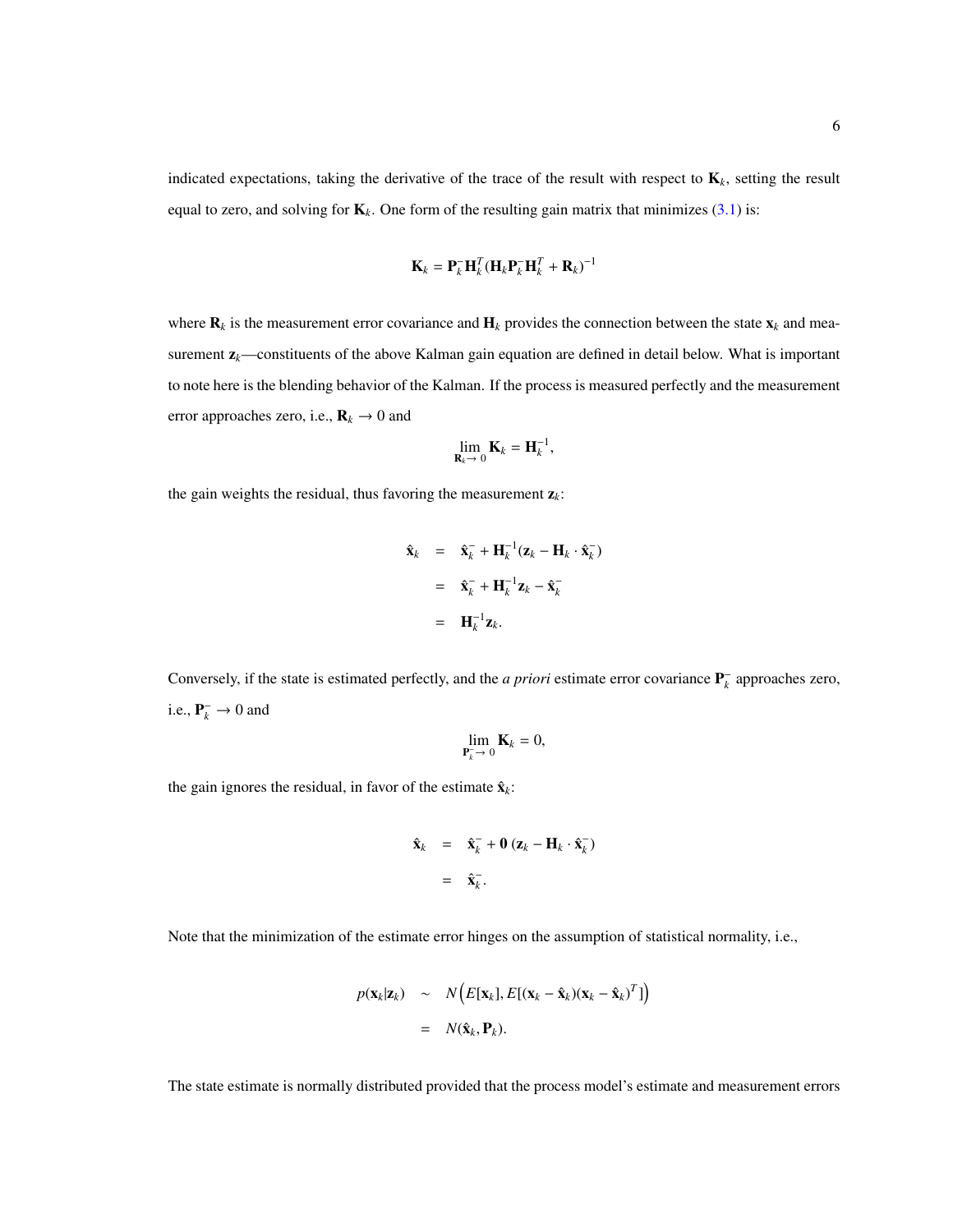(w*k*, e*k*, respectively) are modeled by processes that are independent (of each other), white, with normal probability distributions, as defined below.

The discrete Kalman filter is defined by the state-space model of eye movement motion,

$$
\mathbf{x}_{k+1} = \mathbf{\Phi}_k \mathbf{x}_k + \mathbf{w}_k,
$$

and the discrete-time process observation (measurement),

$$
\mathbf{z}_k = \mathbf{H}_k \mathbf{x}_k + \mathbf{e}_k,
$$

where:

•  $\mathbf{x}_k$  is the ( $n \times 1$ ) vector state of the eye movement discrete-time process at time  $t_k$  modeling the current gaze position and velocity,

$$
\mathbf{x}_k = \left(\begin{array}{c} \mathbf{p}_k \\ \mathbf{v}_k \end{array}\right),
$$

•  $\Phi_k$  describes the ( $n \times n$ ) state transition matrix that relates  $\mathbf{x}_k$  to  $\mathbf{x}_{k+1}$  in the absence of a forcing function,

$$
\mathbf{\Phi}_k = \left( \begin{array}{cc} 1 & \Delta t \\ 0 & 1 \end{array} \right),
$$

- $w_k$  is the  $(n \times 1)$  timewise uncorrelated zero-mean white noise sequence with known covariance structure **, i.e.,**  $p(**w**<sub>k</sub>)$  **∼**  $N(0, **Q**<sub>k</sub>)$ **,**
- e*<sup>k</sup>* represents the (*m*×1) measurement error, also assumed to be a white sequence with known covariance structure  $\mathbf{R}_k$ , i.e.,  $p(\mathbf{e}_k) \sim N(0, \mathbf{R}_k)$ , but uncorrelated with the  $\mathbf{w}_k$  sequence, and
- $H_k$  describes the  $(m \times n)$  ideal (noiseless) connection between the state vector  $x_k$  and measurement vector  $z_k$  at time  $t_k$ ,

$$
\mathbf{H}_k = \begin{pmatrix} \mathbf{I} & \mathbf{0} \end{pmatrix},
$$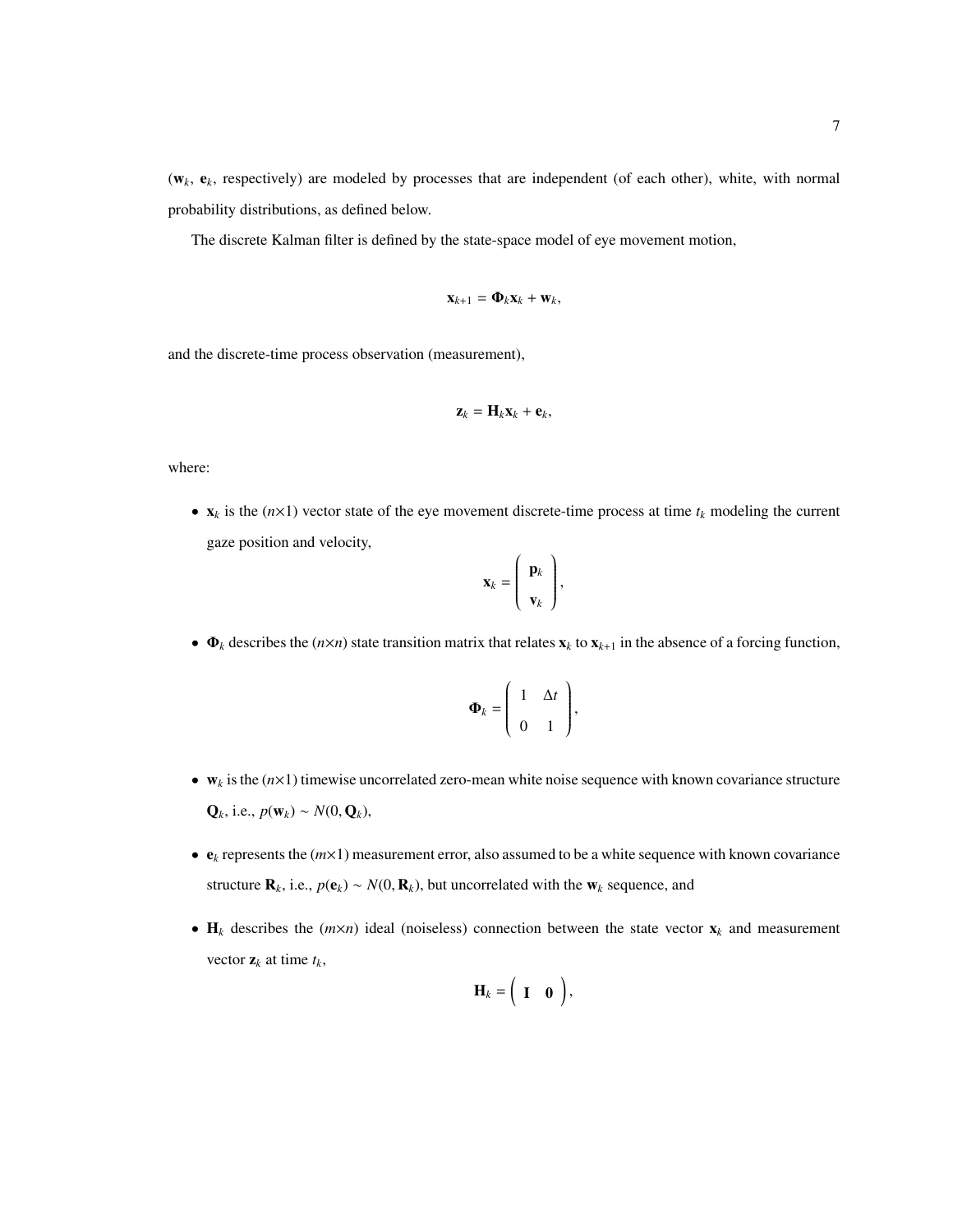so that

$$
\mathbf{z}_{k} = \begin{pmatrix} \mathbf{I} & \mathbf{0} \end{pmatrix} \begin{pmatrix} \mathbf{p}_{k} \\ \mathbf{v}_{k} \end{pmatrix} + \mathbf{e}_{k}
$$

$$
= \begin{pmatrix} 1 & 0 & 0 & 0 \\ 0 & 1 & 0 & 0 \end{pmatrix} \begin{pmatrix} p_{k,x} \\ p_{k,y} \\ v_{k,x} \\ v_{k,y} \end{pmatrix} + \begin{pmatrix} e_{k,s,x} \\ e_{k,s,y} \end{pmatrix}
$$

$$
= \mathbf{p}_{k} + \mathbf{e}_{k}.
$$

Note that  $H_k$  only extracts the first component (position) from the state vector, suggesting what is in fact being measured, eye movement position.

For efficiency reasons, the above linear systems should be split into two independent systems, if the forces in the system are orthogonal. [Kohler \[1997\]](#page-24-8) notes that physically, orthogonal forces that induce acceleration and velocities do not influence each other and any translational force, acceleration, and velocity in 2D or 3D space is a superposition of two or three orthogonal forces, accelerations, or velocities, respectively. Thus, the Kalman filter may be split into two independent systems,

$$
\left(\begin{array}{c}p_{k+1,x} \\ v_{k+1,x}\end{array}\right)=\left(\begin{array}{cc}1 & \Delta t \\ 0 & 1\end{array}\right)\left(\begin{array}{c}p_{k,x} \\ v_{k,x}\end{array}\right)+\left(\begin{array}{c}w_{k,p,x} \\ w_{k,y,x}\end{array}\right),
$$

and

$$
\left(\begin{array}{c}p_{k+1,y} \\ v_{k+1,y}\end{array}\right)=\left(\begin{array}{cc}1 & \Delta t \\ 0 & 1\end{array}\right)\left(\begin{array}{c}p_{k,y} \\ v_{k,y}\end{array}\right)+\left(\begin{array}{c}w_{k,p,y} \\ w_{k,y,y}\end{array}\right),
$$

with the linear measurement system taking the form,

$$
\left(\begin{array}{c}z_{k,x}\end{array}\right)=\left(\begin{array}{cc}1&0\end{array}\right)\left(\begin{array}{c}p_{k,x}\\v_{k,x}\end{array}\right)+e_{k,x}
$$

and

$$
\left(\begin{array}{c}z_{k,y}\end{array}\right)=\left(\begin{array}{cc}1&0\end{array}\right)\left(\begin{array}{c}p_{k,y}\\v_{k,y}\end{array}\right)+e_{k,y}
$$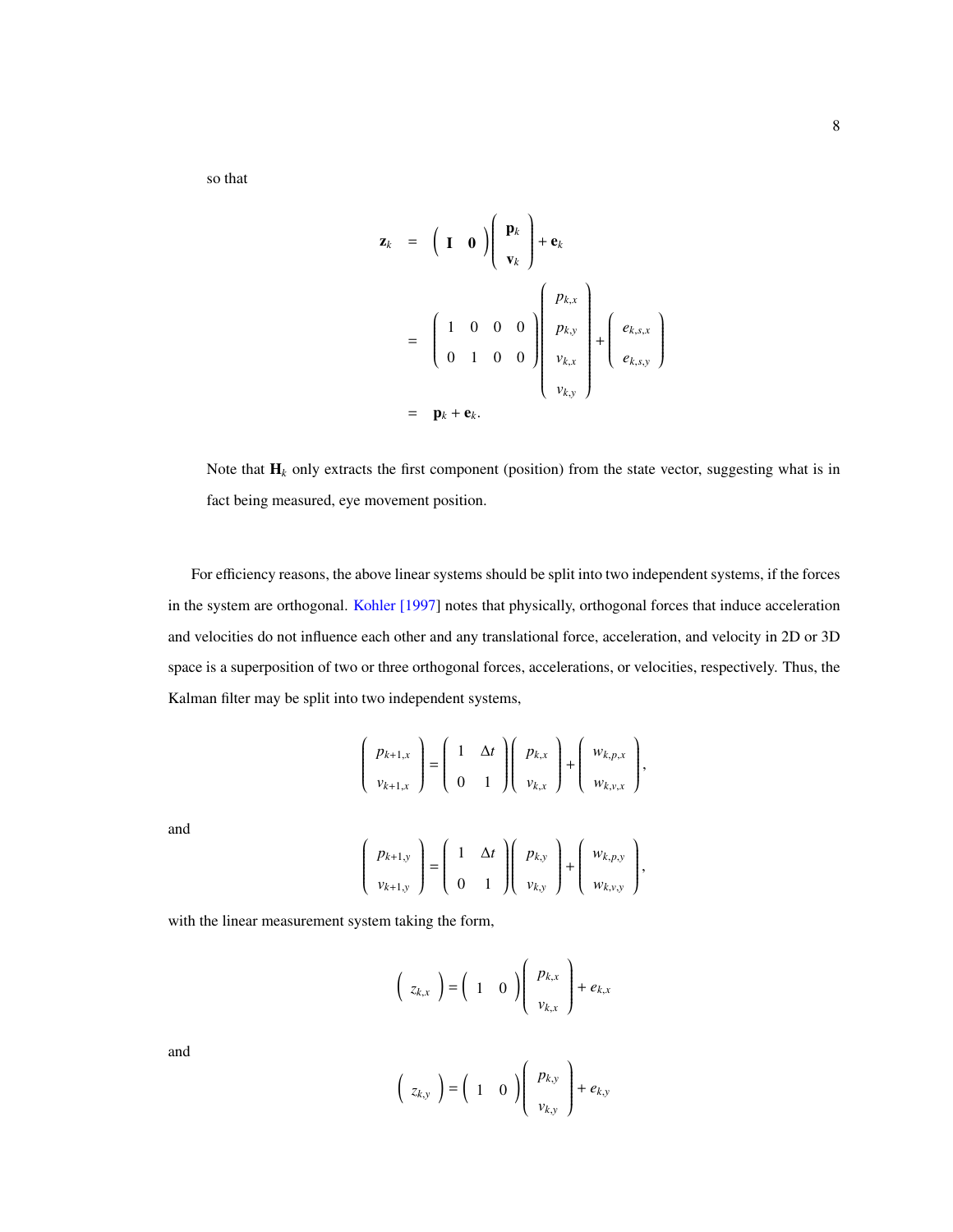$$
\mathbf{x}_{k+1,x} = \mathbf{\Phi}_k \mathbf{x}_{k,x} + \mathbf{w}_{k,x}
$$

$$
\mathbf{x}_{k+1,y} = \mathbf{\Phi}_k \mathbf{x}_{k,y} + \mathbf{w}_{k,y},
$$

with the discrete-time process observation (measurement),

$$
\mathbf{z}_{k,x} = \mathbf{H}_k \mathbf{x}_{k,x} + \mathbf{e}_{k,x}
$$

$$
\mathbf{z}_{k,y} = \mathbf{H}_k \mathbf{x}_{k,y} + \mathbf{e}_{k,y}.
$$

The Kalman recursion is defined as the following sequence of computations:

1. Compute gain (blending factor):

$$
\mathbf{K}_k = \mathbf{P}_k^- \mathbf{H}_k^T (\mathbf{H}_k \mathbf{P}_k^- \mathbf{H}_k^T + \mathbf{R}_k)^{-1}
$$

where:

- $P_k$  is the covariance matrix of the estimation error (the negative superscript denotes projection from the previous step; see below), and
- **is the measurement error covariance matrix,**

$$
\mathbf{R}_{k} = E[\mathbf{e}_{k} \mathbf{e}_{k}^{T}]
$$
  
\n
$$
= E[(X_{e,x}(t_{k}), X_{e,y}(t_{k}))^{T} (X_{e,x}(t_{k}), X_{e,y}(t_{k}))]
$$
  
\n
$$
= \begin{pmatrix} E[(X_{e,x}(t_{k})X_{e,x}(t_{k}))] & E[(X_{e,x}(t_{k})X_{e,y}(t_{k}))] \\ E[(X_{e,x}(t_{k})X_{e,y}(t_{k}))] & E[(X_{e,y}(t_{k})X_{e,y}(t_{k}))] \end{pmatrix}
$$

with  $X_{e,x}(t_k)$  and  $X_{e,y}(t_k)$  denoting the random variables that describe the measurement error. If the square standard deviation of the *x* and *y* measurement error is  $E[(X_{e,x}(t_k)X_{e,x}(t_k))] = \sigma_{e,x}^2$  and  $E[(X_{e,y}(t_k)X_{e,y}(t_k))] = \sigma_{e,y}^2$ , respectively, and the *x* and *y* measurements are completely independent, then  $\sqrt{2}$  $\Delta$ 

$$
\mathbf{R}_k = \begin{pmatrix} \sigma_{e,x}^2 & 0 \\ 0 & \sigma_{e,y}^2 \end{pmatrix} \ \forall k.
$$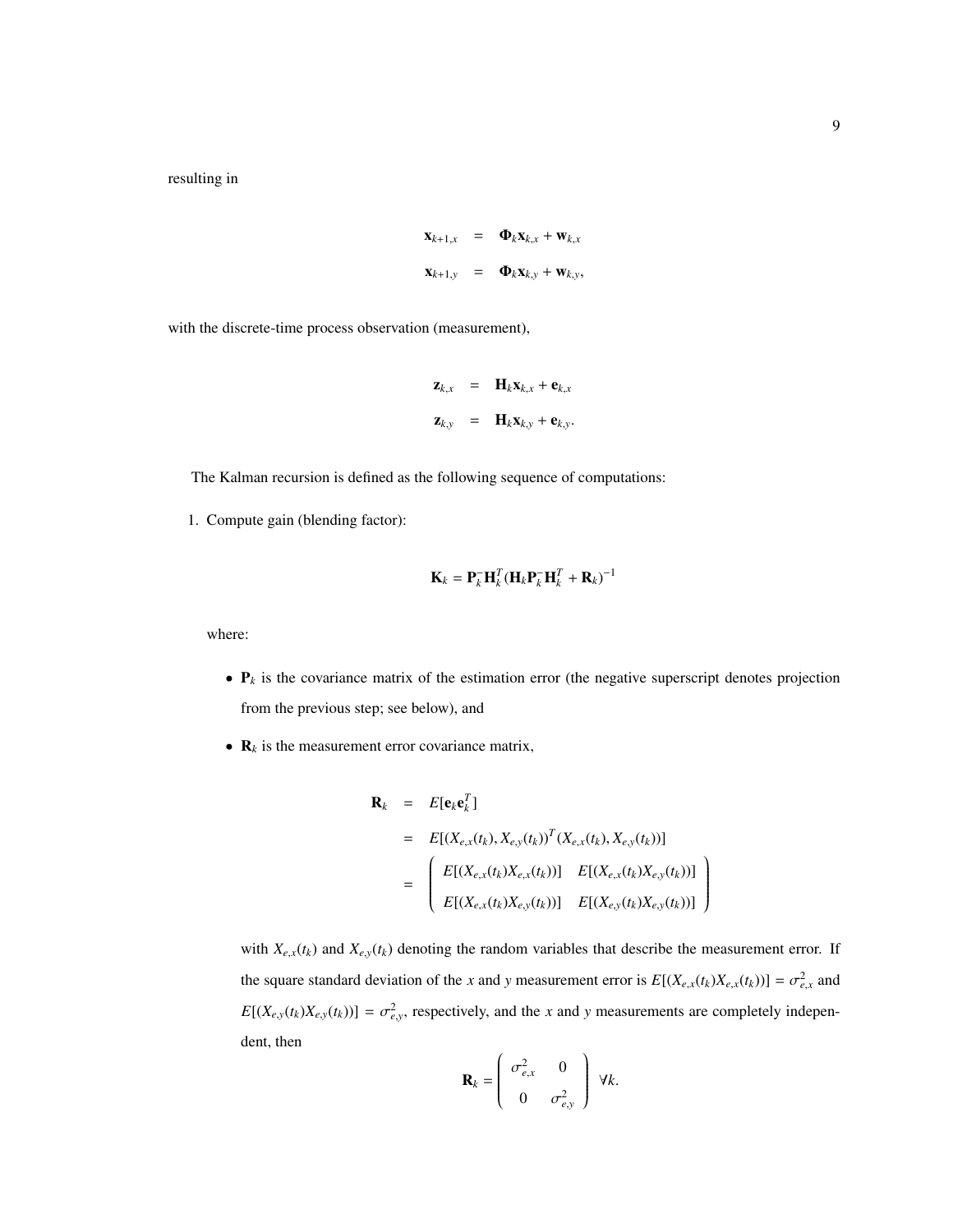For example, if the measurement error appears to be an error of plus or minus one pixel with the same probability, the square of the standard deviation is

$$
E[(X_{e,x}(t_k)X_{e,x}(t_k))] = \frac{1}{3} \cdot ((-1)^2 + 0^2 + (+1)^2) = \frac{2}{3},
$$

and the same holds for  $E[(X_{e,y}(t_k)X_{e,y}(t_k))] = \frac{2}{3}$ .

In our case, the measurement error is related to the known accuracy of the eye tracker, reported as  $\theta = 0.5^{\circ}$  visual (half-) angle. Assuming a typical viewing distance of  $d = 50$  cm = 19.68<sup>o</sup> from the 17" screen with 1280×1024 pixel resolution (96.42 dpi), the expected (biased, half-angle) measurement error distribution is:

$$
X_{e,x}(t_k) = d \tan(\theta) = 19.68 \cdot \tan(0.5) = 0.17'' = \pm 16.56 \approx \pm 17 \text{ pixels},
$$

giving

$$
E[(X_{e,x}(t_k)X_{e,x}(t_k))] = \frac{1}{35} \sum_{i=-17}^{17} (i^2) = \frac{2 \cdot (1^2 + 2^2 + \dots + 17^2)}{35} = \frac{2(1785)}{35} = 102
$$

and

$$
\mathbf{R}_k = 102 \cdot \left( \begin{array}{cc} 1 & 0 \\ 0 & 1 \end{array} \right) \ \forall k.
$$

2. Update estimate with measurement  $z_k$  (correction step):

$$
\hat{\mathbf{x}}_k = \hat{\mathbf{x}}_k^- + \mathbf{K}_k (\mathbf{z}_k - \mathbf{H}_k \cdot \hat{\mathbf{x}}_k^-)
$$

where  $z_k - H_k \cdot \hat{x}_k$  (the Kalman innovation or measurement residual) is the difference between the real measurement and the measurable components of the process state vector.

3. Update the error covariance matrix:

$$
\mathbf{P}_k = (\mathbf{I} - \mathbf{K}_k \mathbf{H}_k) \mathbf{P}_k^-.
$$

4. Project ahead (prediction step):

$$
\hat{\mathbf{x}}_{k+1}^{-} = \mathbf{\Phi}_k \hat{\mathbf{x}}_k.
$$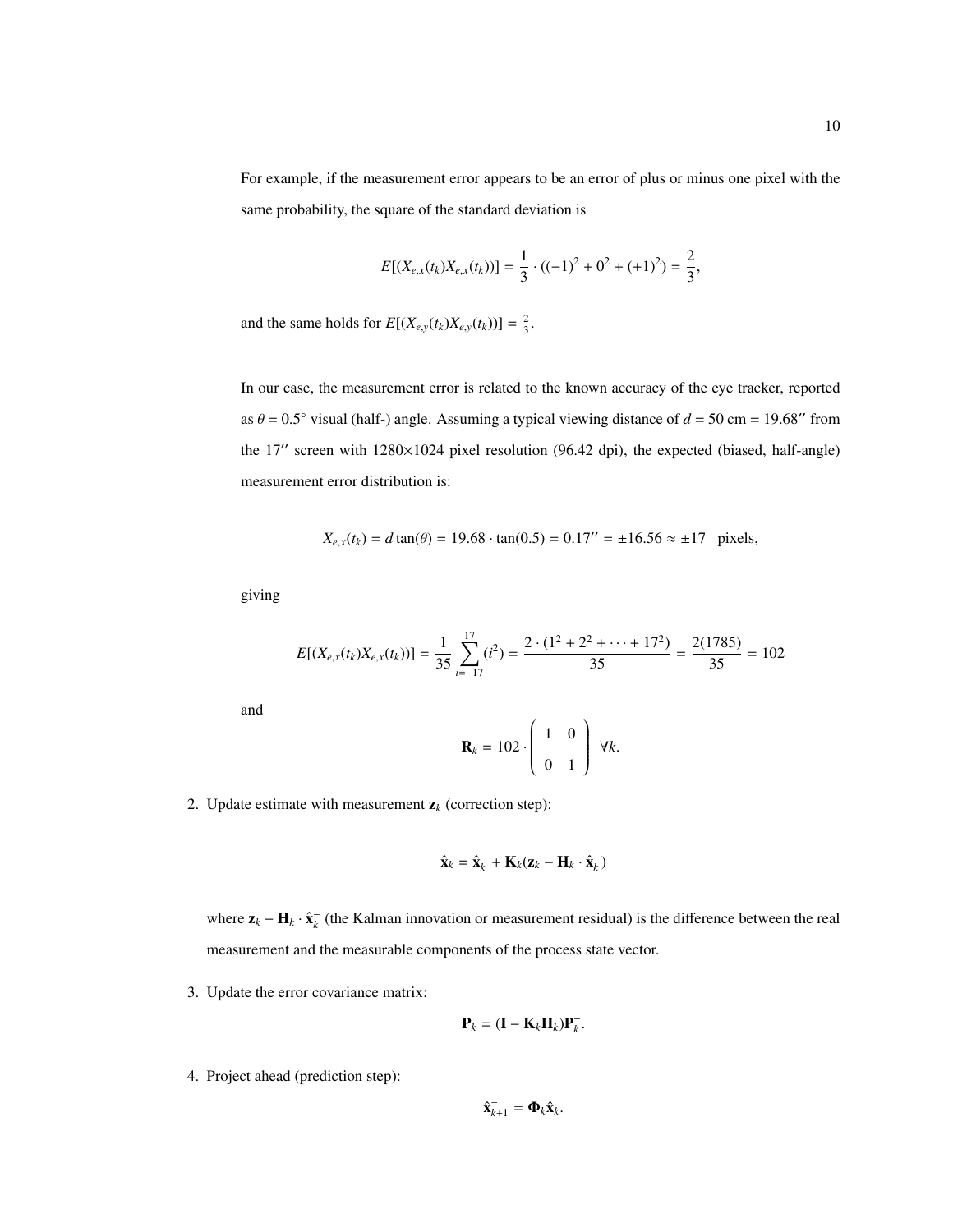5. Obtain best estimate of the error covariance matrix:

$$
\mathbf{P}_{k+1}^- = \mathbf{\Phi}_k \mathbf{P}_k \mathbf{\Phi}_k^T + \mathbf{Q}_k,
$$

where  $\mathbf{Q}_k$  is the covariance matrix of the white acceleration,

$$
\mathbf{Q}_k = E[\mathbf{w}_k \mathbf{w}_k^T].
$$

For translational motion of constant velocity and random acceleration, [Kohler \[1997\]](#page-24-8) derives:

$$
\mathbf{Q}_k = \frac{a^2 \Delta t}{6} \begin{pmatrix} 2\mathbf{I}(\Delta t)^2 & 3\mathbf{I} \Delta t \\ 3\mathbf{I} \Delta t & 6\mathbf{I} \end{pmatrix} s,
$$

where I is the  $2\times2$  identity matrix, *a* is the spectral amplitude of the white noise, and *s* denotes unit seconds. In the ARGUS motion tracking system used by [Kohler,](#page-24-8) spectral amplitude was estimated as

$$
a < 11 \frac{m}{s^2} \approx 1225 \frac{pixel}{s^2}.
$$

This derivation of  $\mathbf{Q}_k$  is applicable to eye movement modeling, but [Kohler'](#page-24-8)s spectral amplitude value does not model eye movements well. Empirically, the value of *a* = 100 appears adequate.

Eye movement analysis (characterization into fixations, saccades, and smooth pursuits), as well as prediction, by the Kalman filter depends on the appropriate specification of the stochastic process, described to a large extent by the matrices  $P_k$ ,  $Q_k$ , and  $R_k$ . The recursive update of the matrix  $P_k$  at time  $t_k$  relies on the *a priori* estimates  $P_k^-$  prior to assimilation of the measurement at time  $t_k$  and the initial determination of  $P_0^-$ . The estimation error is defined as  $x_k - \hat{x}_k^-$  where vector  $x_k$  is the (unknown) ideal process state vector. The associated error covariance matrix is then

$$
\mathbf{P}_k^- = E[(\mathbf{x}_k - \hat{\mathbf{x}}_k^-)(\mathbf{x}_k - \hat{\mathbf{x}}_k^-)^T].
$$

Since  $P_k^-$  is updated during the Kalman recursion, it is sufficient to determine  $P_0^-$ , although generally this is a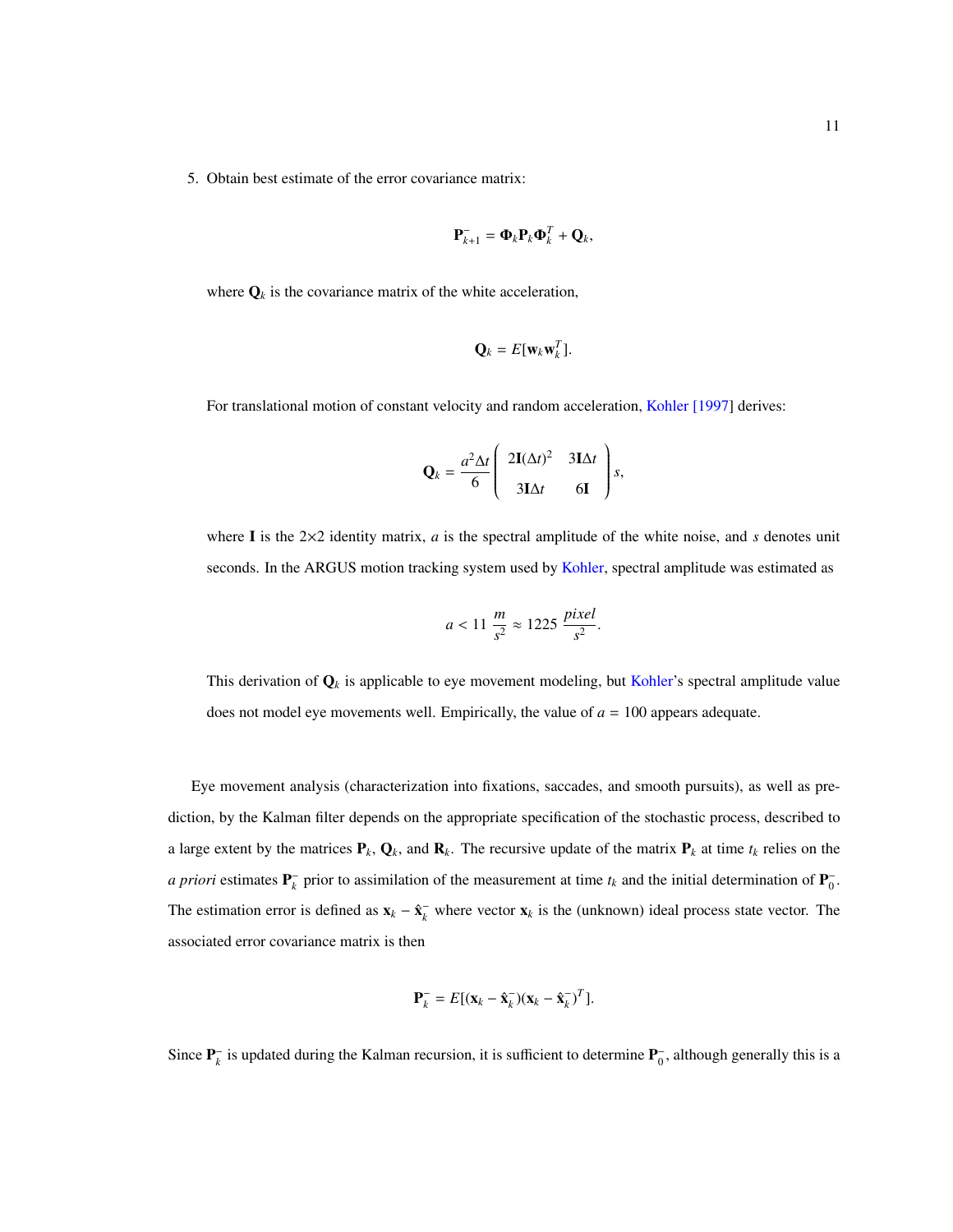difficult task. For the discrete-time Kalman model of human motion above,  $\mathbf{P}_0^-$  takes the form

$$
\mathbf{P}_{0}^{-} = \begin{pmatrix} \sigma_{p,p}^{2} & \sigma_{p,v}^{2} \\ \sigma_{p,v}^{2} & \sigma_{v,v}^{2} \end{pmatrix}
$$

where  $\sigma_{p,p}$  is the standard deviation of the position estimation error and  $\sigma_{p,\nu}^2 = E[(\mathbf{p}_k - \hat{\mathbf{p}}_k^{\top})(\mathbf{v}_k - \hat{\mathbf{v}}_k^{\top})]$  since  $\mathbf{x}_k = (\mathbf{p}_k, \mathbf{v}_k)^T$ . Over time,  $E[\mathbf{p}_k - \hat{\mathbf{p}}_k] = E[\mathbf{v}_k - \hat{\mathbf{v}}_k] = 0$  and position and velocity estimation errors can be assumed to be independent and uncorrelated, leading to  $\sigma_{p,v} = 0$ . [Kohler](#page-24-8) sets  $P_0^-$  to

$$
\mathbf{P}_0^- = \frac{1}{16} \begin{pmatrix} p^2 & 0 \\ 0 & v^2 \end{pmatrix}
$$

with *p* and *v* set to maximal initial distance and velocity, respectively, and

$$
\mathbf{x}_{0}^{-} = \begin{pmatrix} \mathbf{p}_{0}^{-} \\ \mathbf{v}_{0}^{-} \end{pmatrix} = \begin{pmatrix} p_{0,x}^{-} \\ p_{0,y}^{-} \\ \begin{pmatrix} v_{0,x}^{-} \\ v_{0,y}^{-} \end{pmatrix} \end{pmatrix} \cong \begin{pmatrix} p_{0,x}^{-} \\ p_{0,y}^{-} \\ v_{0,x}^{-} \\ v_{0,y}^{-} \end{pmatrix} = \begin{pmatrix} 0.5 \\ 0.5 \\ 0.0 \\ 0.0 \end{pmatrix},
$$

if we can assume  $p_0^-$  is the center of gravity of the (two) domains of an object detected to be in motion, i.e., in our case, the initial eye position initialized to the coordinates of the first (and potentially subsequent) calibration point(s), or alternatively to the (normalized) coordinates of the center of the screen, i.e.,  $\mathbf{p}_0^-$  = (0.5, 0.5). Similarly, since eye movements are observed in normalized coordinates, it is possible to set  $P_0^-$  to

$$
\mathbf{P}_0^- = \frac{1}{16} \begin{pmatrix} 1 & 0 \\ 0 & 0 \end{pmatrix}
$$

assuming maximal gaze position and no velocity (e.g., fixation).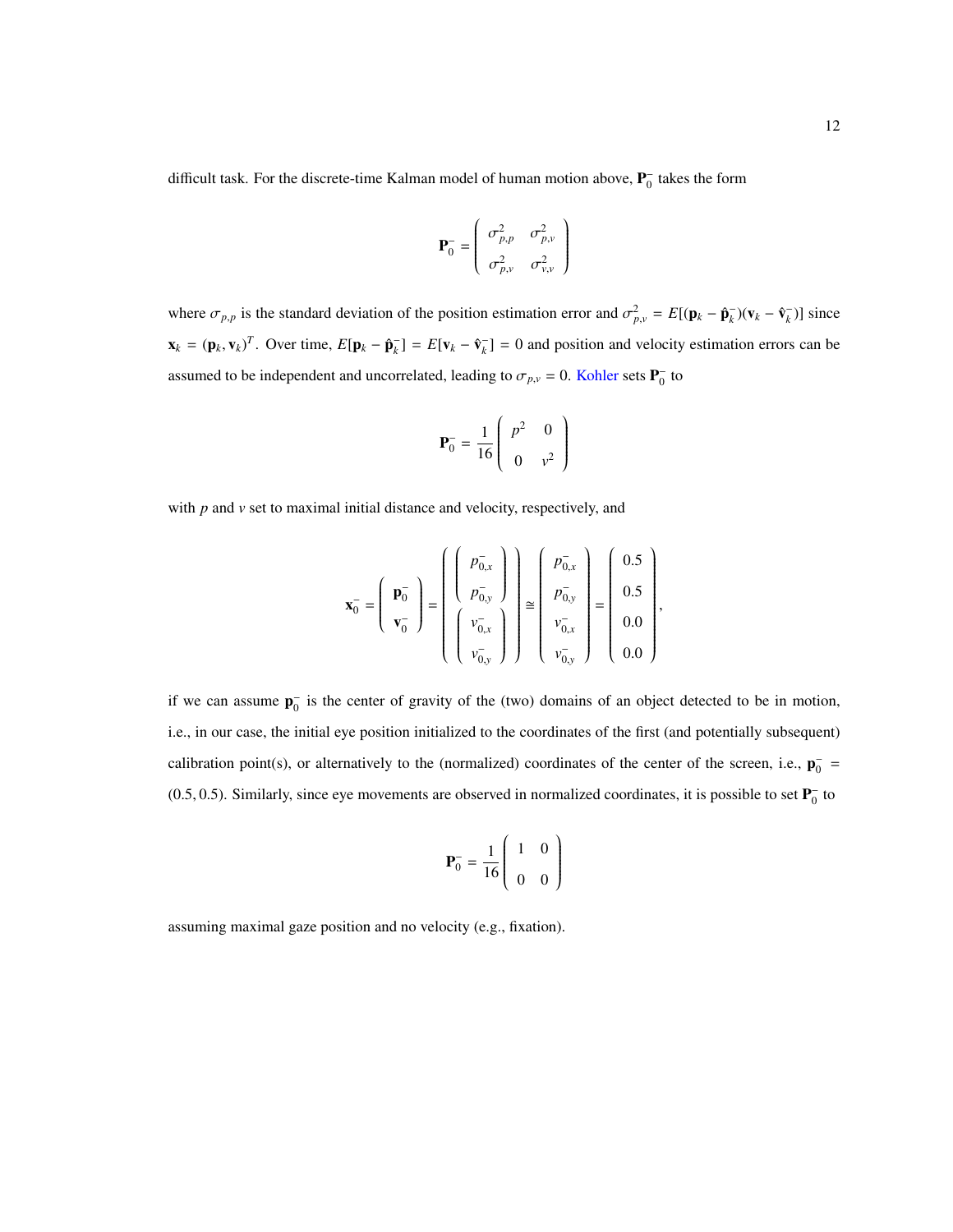# <span id="page-18-0"></span>Chapter 4 Eye Movement Classification

The Kalman filtering method described by [Sauter et al. \[1991\]](#page-24-7) to detect saccades is adopted here for the same purpose. This method consists of performing a Chi-square test on the error between the observed and predicted eye velocities at read times (observations; note that read times generally occur at longer intervals than predictions). A thresholded on the Chi-square test determines when a saccade begins and ends.

An example of a generic Chi-square test is:

$$
\chi^2 = \frac{\left(\hat{\mathbf{v}}_1 - \hat{\mathbf{v}}_1^-\right)^2}{\sigma^2} + \frac{\left(\hat{\mathbf{v}}_2 - \hat{\mathbf{v}}_2^-\right)^2}{\sigma^2} + \ldots + \frac{\left(\hat{\mathbf{v}}_k - \hat{\mathbf{v}}_k^-\right)^2}{\sigma^2},
$$

where *k* is the size of the sample window,  $\hat{v}_i$  is the recorded eye velocity,  $\hat{v}_i^-$  is the predicted eye velocity, and  $2$  is the variance of the sample window, calculated as follows:

$$
\sigma^2 = \frac{\sum (\hat{\mathbf{v}} - \mu)^2}{N},
$$

where  $\hat{\bf v}$  is the recorded value of each member of the population,  $\mu$  is the mean of the population, and *N* is the size of the population. While this would yield a dynamic variance value that could be used in the Chi-square test, using a constant value yields a more well-behaved filter and allows the filter to run more efficiently. One of the side effects observed with a dynamic variance was that some events were being improperly marked as saccades, such as transitioning from a fixation to a smooth pursuit. The variance that we have determined to generate a well-behaved filter is  $\sigma^2 = 1000.0$ .

In our implementation, we have chosen to use a sample window size of five  $(k = 5)$ . Choosing a larger window size may lead to the data being corrupted by events too far into the past to have a real impact on the current event. Choosing a smaller window size may cause certain actions to be inappropriately marked as saccades.

For our purposes, testing for  $\chi^2 > 5.0$  appeared to be sufficient for detecting saccades in our mouse simulator (see Chapter [5\)](#page-20-0). This value was derived by examining the plot of the Chi-square test and noting that true saccades have a high chance of occurring when the value of the Chi-square test exceeds this threshold. [Sauter et al. \[1991\]](#page-24-7) described a similar evaluation, in which their threshold was  $\chi^2 > 20.5$ .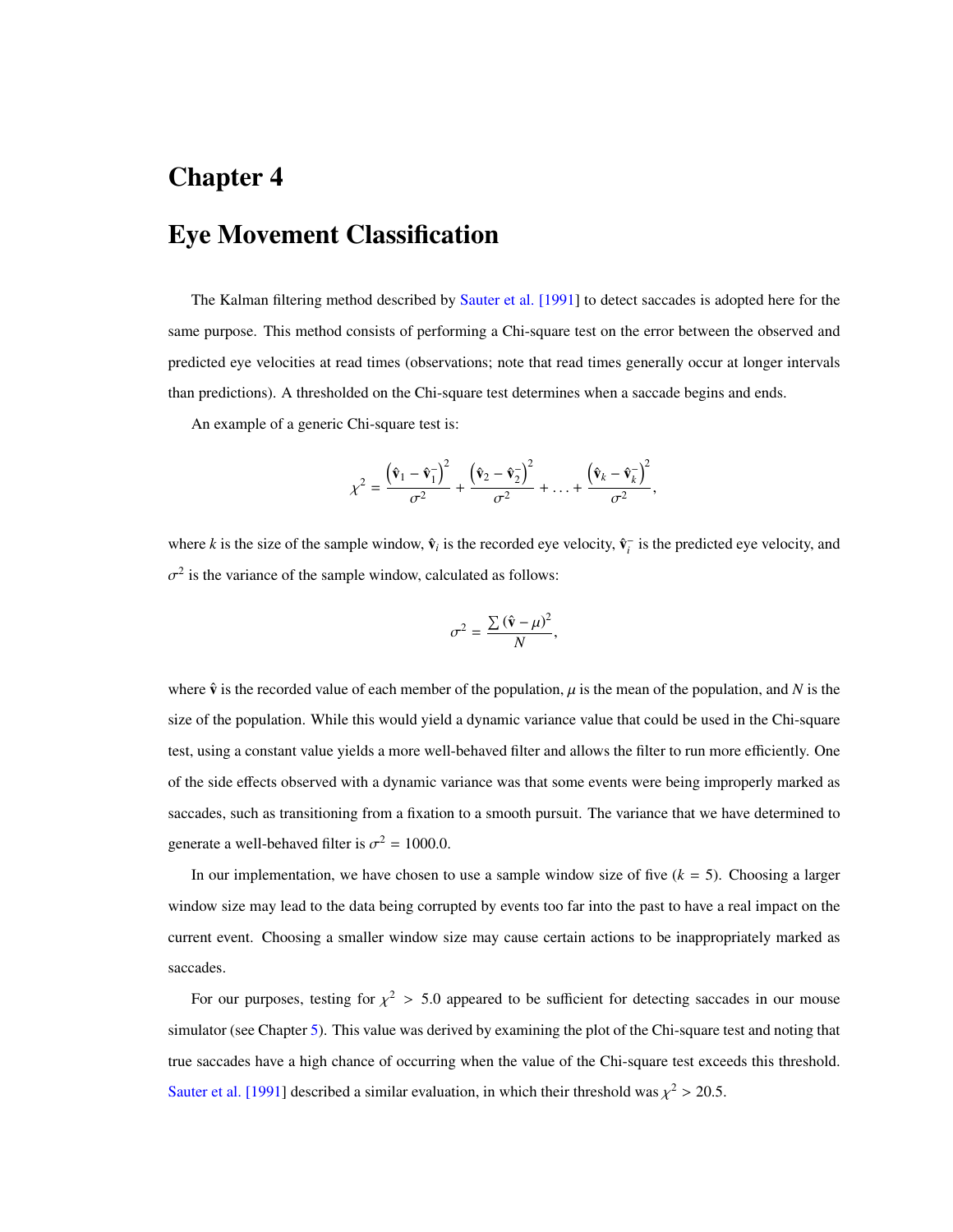It should be noted that the parameters we have described thus far are dependent on specific hardware and software characteristics. For example, a device with faster or slower read timers may need several of these parameters to be changed.

The above effectively describes the Kalman filter as a "saccade picker". Fixations may easily be determined by detecting when eye velocities fall below a certain fixed threshold (in our case 0.5 pixels per timestep). This threshold will be dependent on the accuracy of the device and what measurement (degrees or pixels) is being used. The remaining portion of the signal is assumed to be eye movement smooth pursuit.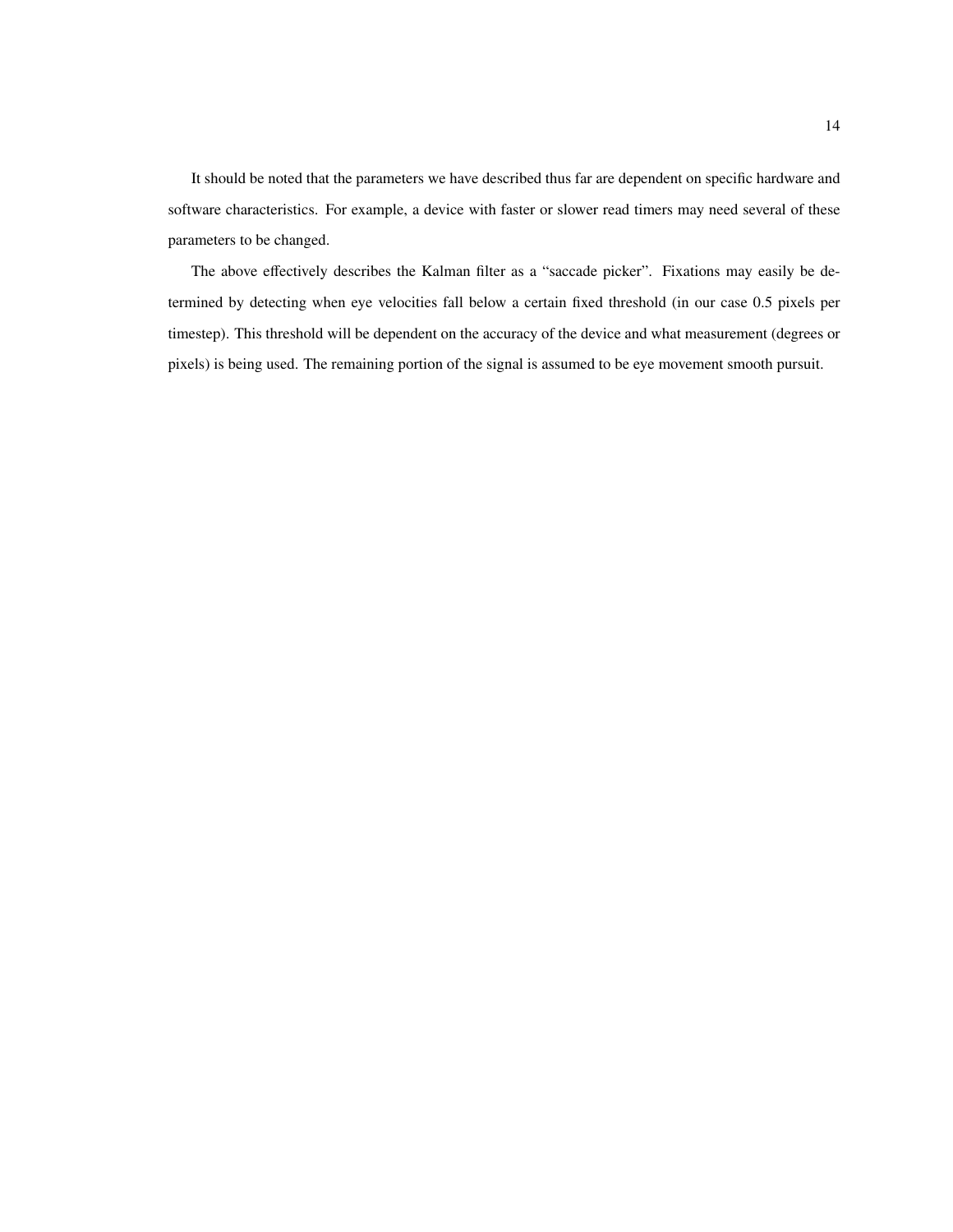#### <span id="page-20-0"></span>**Results**

Our test application uses a model of an eye tracker, with the computer mouse as user input. A graph control is placed at the bottom of the window that records a plot of  $\chi^2$  that has been color-coded to specify, at specific moments in input history, whether a saccade, smooth pursuit, or fixation is occurring.



<span id="page-20-1"></span>Figure 5.1: Saccade detection.

Figure [5.1](#page-20-1) shows example results gathered by our simulator. Figure [5.1\(](#page-20-1)*a*) shows the raw position data in pixel coordinates, Figure [5.1\(](#page-20-1)*b*) displays the measured and predicted velocities, Figure [5.1\(](#page-20-1)*c*) shows the squared innovation, Figure [5.1\(](#page-20-1)*d*) shows the result of the Chi square test, and Figure [5.1\(](#page-20-1)*e*) shows the categorization of the eye movements into fixations, saccades, and smooth pursuits.

Before discussing the accuracy of our method, some implementation details should be explained. Our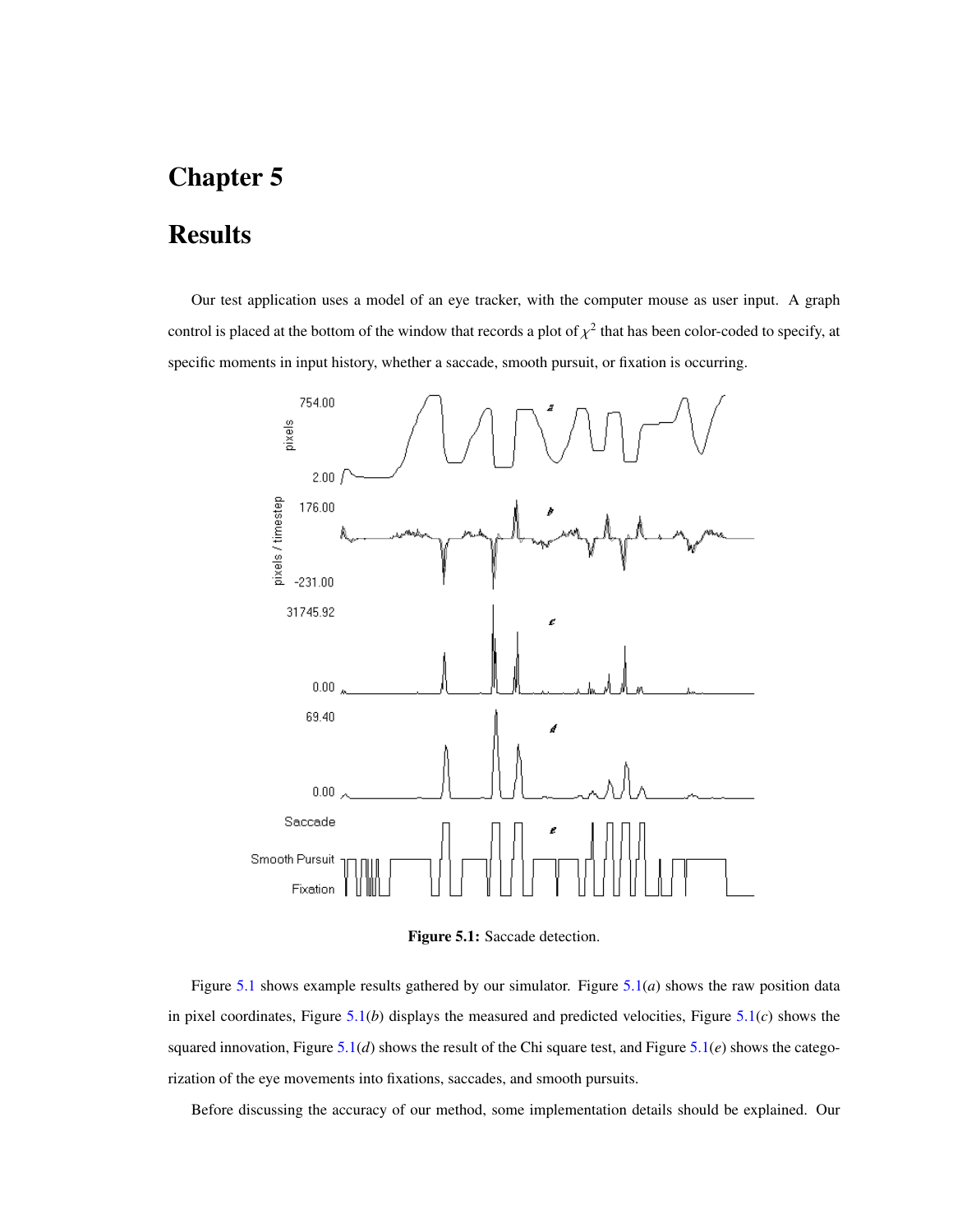implementation consists of a read timer and a display timer. The read timer contains all the operations to read the user's position data and update the Kalman filter. This timer executes after a given amount of time has elapsed. The display timer contains the predicting portion of the Kalman filter and executes as often as possible. This timer also records the user's actual location data, independent of the Kalman filter. This allows us to analyze the accuracy of our method since the read timer effectively acts as an artificial sampling delay (simulating system lag).



<span id="page-21-0"></span>Figure 5.2: Predicted vs. recorded positions (500ms).

Figure [5.2](#page-21-0) shows an example of the accuracy of our application in the case of a 500 millisecond (halfsecond) read timer and a 40 millisecond display timer. The solid line represents the recorded position data, and the gray line represents the predicted position data. The notches that are lined up above and below the plotted data denote read updates. Display updates occur rapidly between read updates.

As can be seen, the accuracy of the Kalman prediction is influenced by the action being performed during the last observation. Take, for example, the case of a very high position being read before a very low position is read. In between those readings, it is possible that the user either moved smoothly between them at a steady velocity, or the user was fixating at the first reading, jumped quickly to the position of the second reading, and fixated on that point until the second reading occurred (executed a saccade). The Kalman filter is unable to recognize which action actually occurred, and so could either have a nominal level of accuracy or a very poor level of accuracy.



<span id="page-21-1"></span>Figure 5.3: Predicted vs. recorded positions (100ms).

Figure [5.3](#page-21-1) shows another example of the accuracy of our application, but this case is with a 100 millisecond read timer. As can be seen, the accuracy improves over the 500 millisecond read timer example. This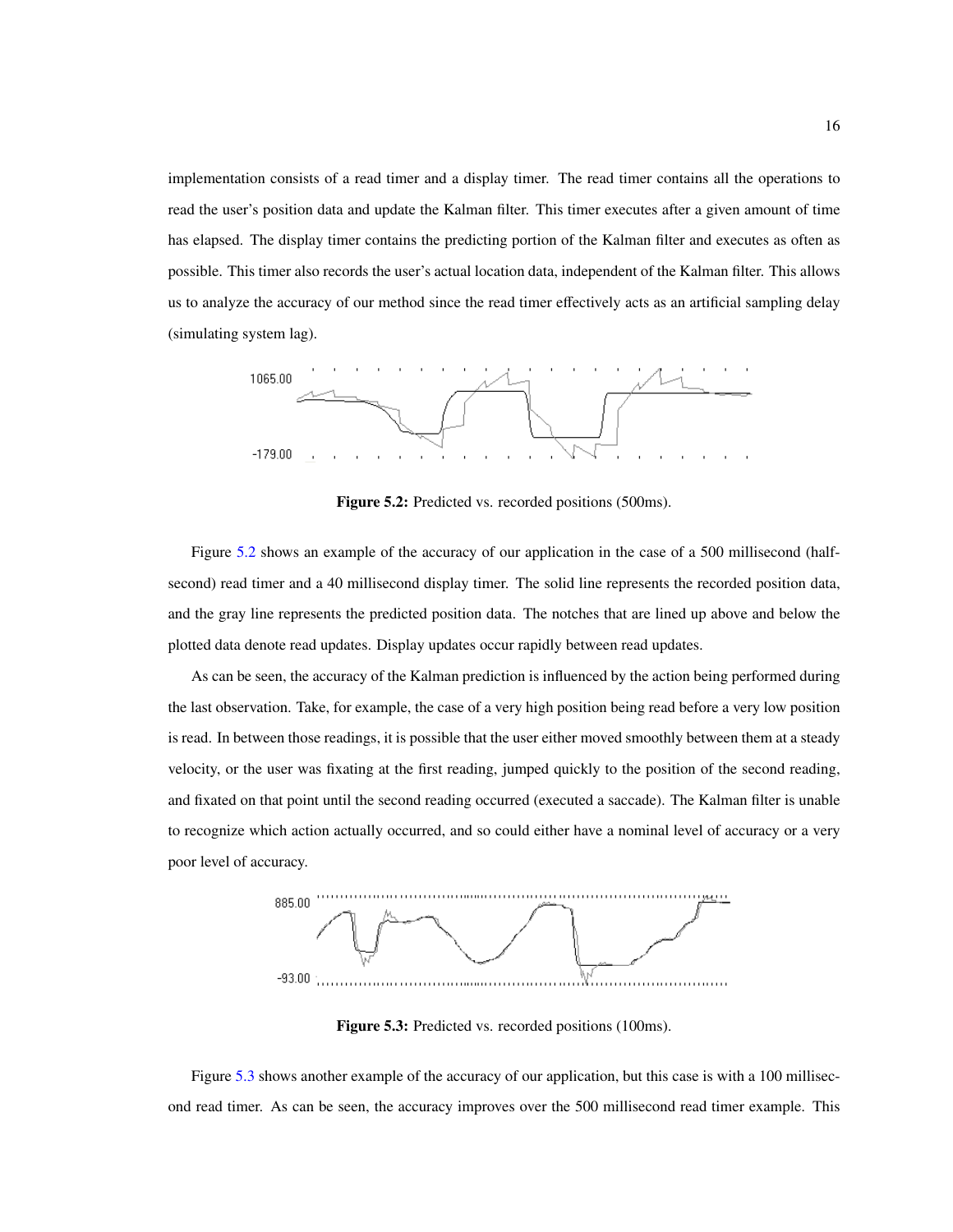accuracy improves as the read timer is decreased.



<span id="page-22-0"></span>Figure 5.4: Similar waveforms with different read timers (500ms vs. 100ms).

In an attempt to quantify the improvement gained from faster sampling, results were compared over two similar waveforms of mouse position data, as shown in Figure [5.4.](#page-22-0) Figure [5.4\(](#page-22-0)*a*) represents the user's waveform recorded with a 500 millisecond read timer, while Figure [5.4\(](#page-22-0)*b*) represents the user's waveform recorded with a 100 millisecond read timer. Each waveform is a separate instance of the task, but they are very similar. The average error for Figure [5.4\(](#page-22-0)*a*) is 69.88 pixels per timestep, while the average error for Figure [5.4\(](#page-22-0)*b*) is 10.82 pixels per timestep. Anecdotally, inspection of the waveforms reveals that most of the error occurs around the end of the saccades. If the waveforms contained no saccades, the average error for both of them would be much smaller. The average error of the waveform appears to rise linearly with the number of saccades contained in it.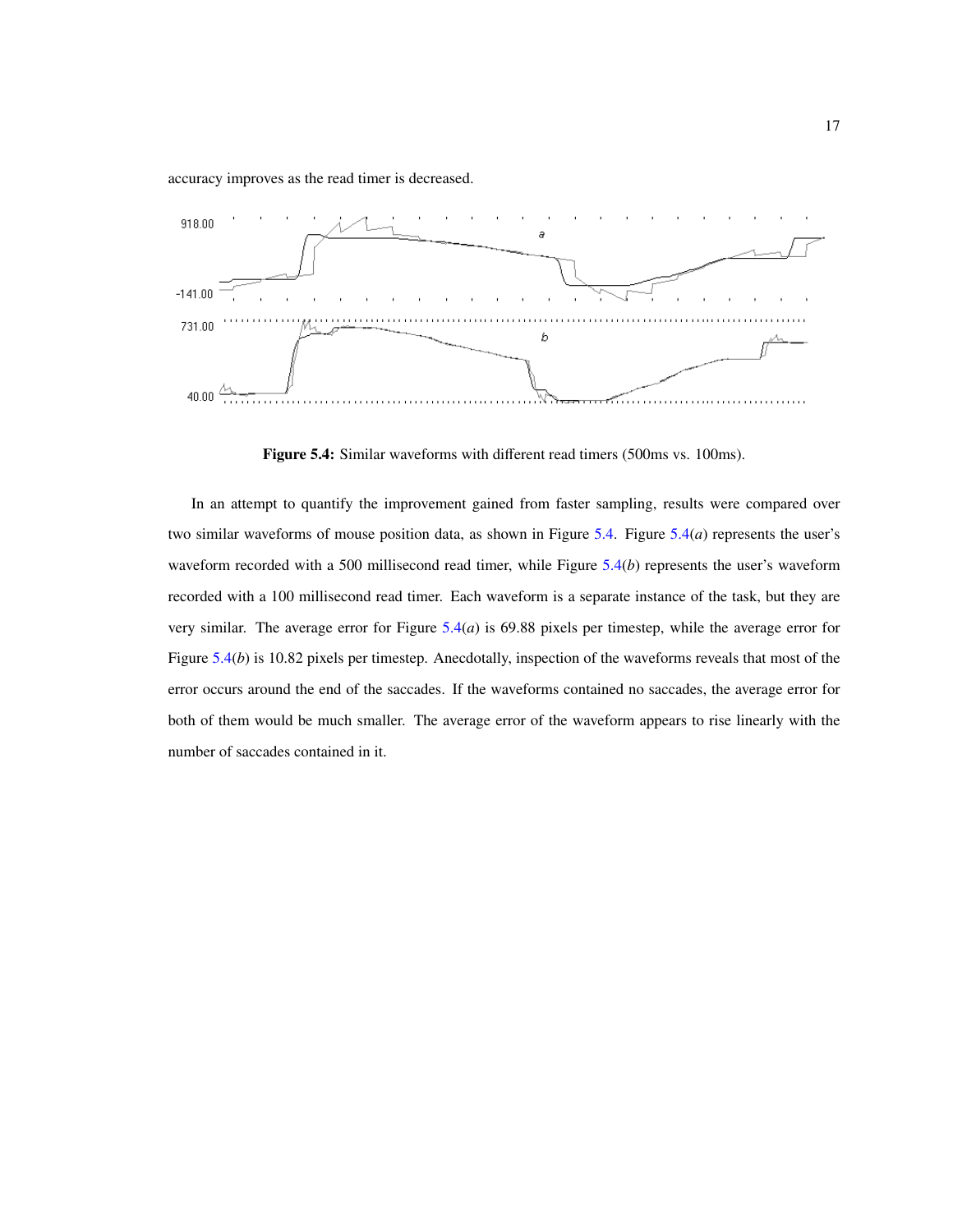# <span id="page-23-0"></span>Conclusion and Future Work

We have constructed a Kalman filter to categorize synthetic gaze data into saccades, smooth pursuits, and fixations in real-time while simultaneously using the filter to predict gaze position during smooth pursuit movement. Trinomial eye movement classification allows the eye tracking investigator to examine the context in which specific eye movements occurred. Reduction of sensor lag through eye movement prediction should allow the user to interact more fluidly with real-time gaze-contingent applications. Our preliminary results suggest an error of about 10 pixels per timestep, on average, at a 100 ms delay, which is no worse than the eye tracker's expected accuracy error.

Unfortunately, while the prediction of smooth pursuits appears to be fairly accurate, the prediction of saccades is still unreliable. This is because the constant velocity model on which the Kalman filter is based is violated when saccades are encountered. Of course, violation of the model is what facilitates saccade detection. An interesting future development would be to combine this framework with the saccade prediction algorithm of [Abd-Almageed et al. \[2002\]](#page-24-9). Knowing that saccade prediction is inaccurate, however, and with the classification of eye movements built into the filter, prediction in a real application may simply be restricted to function only during a smooth pursuit movement.

The Kalman filtering framework has potential to be used across networks to facilitate gaze-contingent collaboration, in an environment where latency is inherently much more pronounced. Of course, network latency can never be completely eliminated but prediction holds potential for improvement.